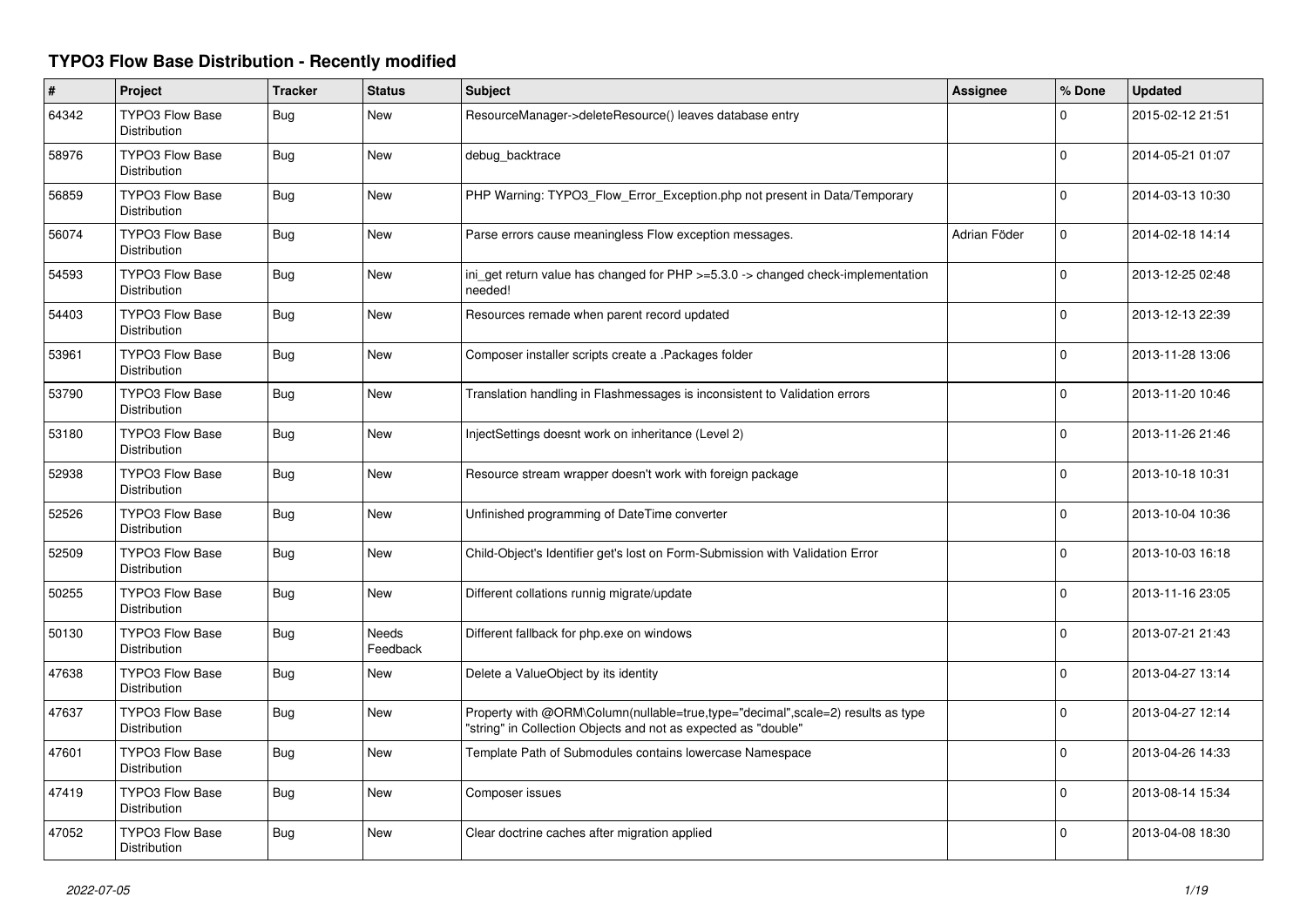| $\#$  | Project                                | <b>Tracker</b> | <b>Status</b>       | <b>Subject</b>                                                                    | Assignee               | % Done      | <b>Updated</b>   |
|-------|----------------------------------------|----------------|---------------------|-----------------------------------------------------------------------------------|------------------------|-------------|------------------|
| 46244 | TYPO3 Flow Base<br>Distribution        | <b>Bug</b>     | <b>Under Review</b> | Remove call to PHP_BINDIR in CoreCommandController                                |                        | 0           | 2013-03-19 11:39 |
| 44684 | <b>TYPO3 Flow Base</b><br>Distribution | <b>Bug</b>     | New                 | Authorization header redirect in .htaccess strips the Basic-prefix                |                        | 0           | 2014-09-16 23:41 |
| 45164 | TYPO3 Flow Base<br>Distribution        | Feature        | Accepted            | Define syntax for validation rules in YAML                                        | Karsten<br>Dambekalns  | $\Omega$    | 2013-02-05 10:52 |
| 28964 | <b>TYPO3 Flow Base</b><br>Distribution | Feature        | New                 | Integrate Behat tool for BDD                                                      |                        | $\Omega$    | 2011-08-13 16:03 |
| 54373 | TYPO3 Flow Base<br>Distribution        | Task           | New                 | Rename Arrays::removeEmptyElementsRecursively to<br>removeNullElementsRecursively |                        | 0           | 2013-12-13 09:35 |
| 47423 | <b>TYPO3 Flow Base</b><br>Distribution | Task           | <b>Under Review</b> | Decouple TYPO3.Party from Flow                                                    | Christian Müller       | 0           | 2013-04-22 09:34 |
| 44078 | TYPO3 Flow Base<br>Distribution        | Task           | New                 | Probably false behavior in symlinked environment                                  |                        | 0           | 2012-12-18 13:17 |
| 41508 | TYPO3 Flow Base<br>Distribution        | Task           | <b>Under Review</b> | Replace Jasmine by Buster.js                                                      |                        | U           | 2012-10-01 20:58 |
| 39432 | TYPO3 Flow Base<br>Distribution        | <b>Task</b>    | New                 | Clarify introducing properties                                                    |                        | 0           | 2012-07-31 23:34 |
| 33308 | TYPO3 Flow Base<br>Distribution        | Task           | New                 | General date and time handling rules                                              |                        | 0           | 2012-03-06 16:05 |
| 42408 | <b>TYPO3 Flow Base</b><br>Distribution | Story          | New                 | Locale Detection / Selection                                                      |                        | $\Omega$    | 2013-06-11 13:31 |
| 42407 | <b>TYPO3 Flow Base</b><br>Distribution | Story          | New                 | <b>Asset Management</b>                                                           |                        | 0           | 2012-10-26 09:02 |
| 59019 | <b>TYPO3 Flow Base</b><br>Distribution | Suggestion     | New                 | Add marker for lazyloaded properties to \TYPO3\Flow\var_dump                      |                        | $\Omega$    | 2014-05-22 10:15 |
| 38875 | TYPO3 Flow Base<br>Distribution        | Suggestion     | New                 | Have a Translator object available in action controllers                          |                        | 0           | 2012-07-11 15:00 |
| 35420 | <b>TYPO3 Flow Base</b><br>Distribution | Suggestion     | New                 | Review use of try / catch in the Security Framework                               | Andreas Förthner   0   |             | 2012-03-31 00:00 |
| 38459 | TYPO3.Eel                              | <b>Bug</b>     | New                 | Accessing a not present property/method should error verbosely                    | Sebastian<br>Kurfuerst | 0           | 2012-08-07 17:06 |
| 38379 | TYPO3.Eel                              | Feature        | New                 | Implement a Eel-ViewHelper                                                        |                        | $\mathbf 0$ | 2013-04-08 11:03 |
| 42240 | TYPO3.Eel                              | Task           | New                 | Make Eel usable outside of TYPO3 Flow                                             |                        | O           | 2012-10-21 12:32 |
| 65684 | TYPO3.Flow                             | <b>Bug</b>     | New                 | Could not acquire lock for ClassLoader cache creation                             | Sebastian Heuer        | 0           | 2015-03-12 15:07 |
| 62740 | TYPO3.Flow                             | Bug            | New                 | Add check on literal in TypeHandlingUtility::isCollectionType                     |                        | $\mathbf 0$ | 2014-11-06 20:06 |
| 62009 | TYPO3.Flow                             | Bug            | New                 | Rewrite URI Filename could be empty                                               |                        | $\mathbf 0$ | 2014-10-07 11:03 |
| 59878 | TYPO3.Flow                             | <b>Bug</b>     | New                 | TYPO3\Flow\Core\Booting\Exception\SubProcessException thrown in file Scripts.php  |                        | $\mathbf 0$ | 2014-06-25 15:29 |
| 59747 | TYPO3.Flow                             | <b>Bug</b>     | New                 | TYPO3\Flow\Error\Exception thrown in file ErrorHandler.php                        |                        | $\mathbf 0$ | 2014-06-20 21:28 |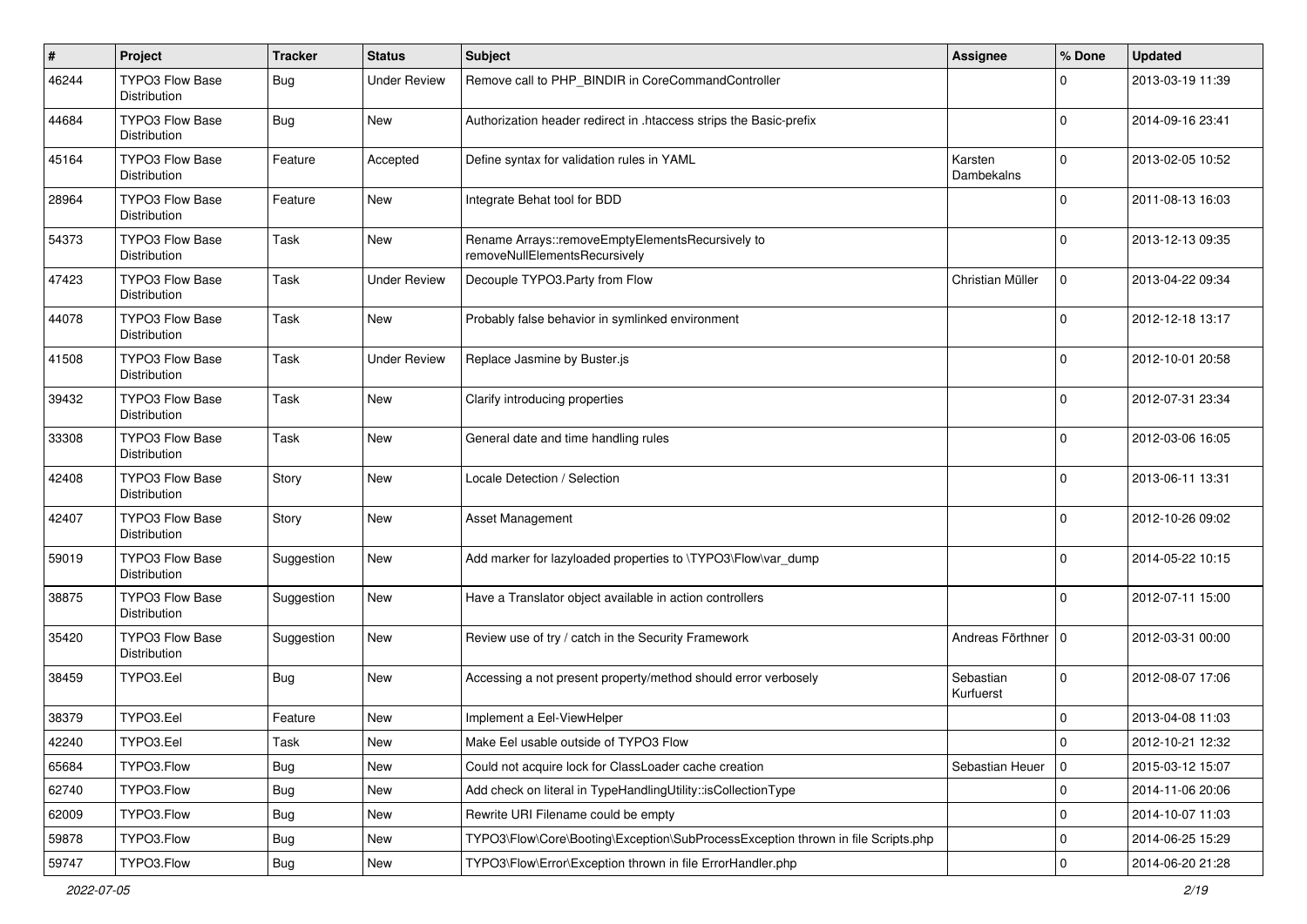| $\vert$ # | Project    | <b>Tracker</b> | <b>Status</b>       | Subject                                                                                             | <b>Assignee</b>       | % Done      | <b>Updated</b>   |
|-----------|------------|----------------|---------------------|-----------------------------------------------------------------------------------------------------|-----------------------|-------------|------------------|
| 59442     | TYPO3.Flow | <b>Bug</b>     | <b>Under Review</b> | Composite primary keys including foreign entity don't work                                          |                       | 0           | 2014-11-27 09:34 |
| 59366     | TYPO3.Flow | Bug            | <b>Under Review</b> | fix* lifecycle callbacks should not be registered for unproxied entities                            |                       | $\mathbf 0$ | 2014-11-27 09:41 |
| 59357     | TYPO3.Flow | Bug            | New                 | Using the PackageManager directly instead of the Interface results in unexpected<br>behavior        |                       | $\Omega$    | 2014-06-05 14:34 |
| 59322     | TYPO3.Flow | Bug            | <b>New</b>          | Mssing field exception should show missing migrations as well                                       |                       | $\mathbf 0$ | 2014-06-04 06:47 |
| 59140     | TYPO3.Flow | <b>Bug</b>     | New                 | TYPO3\Flow\Error\Exception thrown in file ErrorHandler.php                                          |                       | $\mathbf 0$ | 2014-05-27 15:51 |
| 59084     | TYPO3.Flow | Bug            | New                 | if 403 Exception show reason                                                                        |                       | $\Omega$    | 2014-05-24 18:20 |
| 59049     | TYPO3.Flow | <b>Bug</b>     | New                 | TYPO3\Flow\Error\Exception thrown in file ErrorHandler.php                                          |                       | $\mathbf 0$ | 2014-05-22 23:34 |
| 59023     | TYPO3.Flow | <b>Bug</b>     | New                 | BooleanConverter should not convert empty values to boolean                                         |                       | $\mathbf 0$ | 2014-06-10 14:04 |
| 58996     | TYPO3.Flow | Bug            | <b>New</b>          | ResourceManager adding to persistence                                                               |                       | 0           | 2014-06-25 14:38 |
| 58927     | TYPO3.Flow | <b>Bug</b>     | New                 | Overlapping ressouce definitions in Policy.yaml resolved incorrectly                                |                       | $\mathbf 0$ | 2014-05-19 15:19 |
| 58894     | TYPO3.Flow | <b>Bug</b>     | New                 | MySQL max key length exceeded during Neos setup                                                     |                       | $\mathbf 0$ | 2014-05-17 22:37 |
| 58852     | TYPO3.Flow | Bug            | New                 | TYPO3\Flow\Security\Exception\AccessDeniedException should clarify which action<br>fails to execute |                       | $\Omega$    | 2014-05-16 09:36 |
| 58773     | TYPO3.Flow | <b>Bug</b>     | Accepted            | Improve NoMatchingRouteException                                                                    | Bastian Waidelich   0 |             | 2014-05-13 15:59 |
| 58744     | TYPO3.Flow | <b>Bug</b>     | New                 | Can not split configuration in settings.yaml                                                        |                       | $\Omega$    | 2014-05-14 12:06 |
| 58494     | TYPO3.Flow | <b>Bug</b>     | Needs<br>Feedback   | Inifinite redirects if index.php presents in URI                                                    | Bastian Waidelich   0 |             | 2014-05-25 11:29 |
| 58193     | TYPO3.Flow | <b>Bug</b>     | Under Review        | Forward-port changelogs to master branch                                                            | Karsten<br>Dambekalns | $\Omega$    | 2014-05-23 18:11 |
| 58153     | TYPO3.Flow | Bug            | <b>New</b>          | Session - Scope, Property with interface annotation fails at wakeup                                 |                       | $\mathbf 0$ | 2014-04-24 12:46 |
| 57972     | TYPO3.Flow | Bug            | New                 | Missing @ManyToOne in example for resource                                                          |                       | $\mathbf 0$ | 2014-04-16 06:32 |
| 57815     | TYPO3.Flow | Bug            | New                 | Invalid resources are saved in the persistent resources folder                                      |                       | $\mathbf 0$ | 2014-04-10 22:02 |
| 57796     | TYPO3.Flow | <b>Bug</b>     | New                 | XLIFF Fails if $id == node$                                                                         |                       | 0           | 2014-04-09 21:43 |
| 57541     | TYPO3.Flow | <b>Bug</b>     | <b>Under Review</b> | Content Security: operands work intrinsically differently in Rewrite and Manual check               |                       | $\mathbf 0$ | 2014-04-03 09:06 |
| 57450     | TYPO3.Flow | Bug            | New                 | International E-Mail addresses (umlauts, etc.) are not validated correctly                          |                       | 0           | 2014-04-30 14:58 |
| 57437     | TYPO3.Flow | Bug            | New                 | Composer package replacement is not supported                                                       |                       | $\mathbf 0$ | 2014-03-30 23:12 |
| 57374     | TYPO3.Flow | <b>Bug</b>     | New                 | Persisted entities saved in session are not resolved                                                |                       | $\mathbf 0$ | 2014-04-03 09:43 |
| 56856     | TYPO3.Flow | <b>Bug</b>     | <b>Under Review</b> | Fix StandardView Template                                                                           |                       | 0           | 2015-02-25 11:25 |
| 56601     | TYPO3.Flow | <b>Bug</b>     | <b>Under Review</b> | PersistenceManager wrong handling of ORM\ld                                                         |                       | 0           | 2015-02-16 17:56 |
| 56573     | TYPO3.Flow | <b>Bug</b>     | New                 | Converting by Flow\Identity                                                                         |                       | $\mathbf 0$ | 2014-04-09 13:10 |
| 56544     | TYPO3.Flow | <b>Bug</b>     | New                 | FLOW Exception on tar package inclusion via composer                                                |                       | $\mathbf 0$ | 2014-03-20 14:38 |
| 56107     | TYPO3.Flow | <b>Bug</b>     | New                 | Property mapping configuration only supports one wildcard at a time                                 |                       | 0           | 2014-02-19 10:33 |
| 55954     | TYPO3.Flow | <b>Bug</b>     | New                 | Associations to ValueObjects should not be cascade all'd                                            |                       | $\mathbf 0$ | 2015-02-05 11:00 |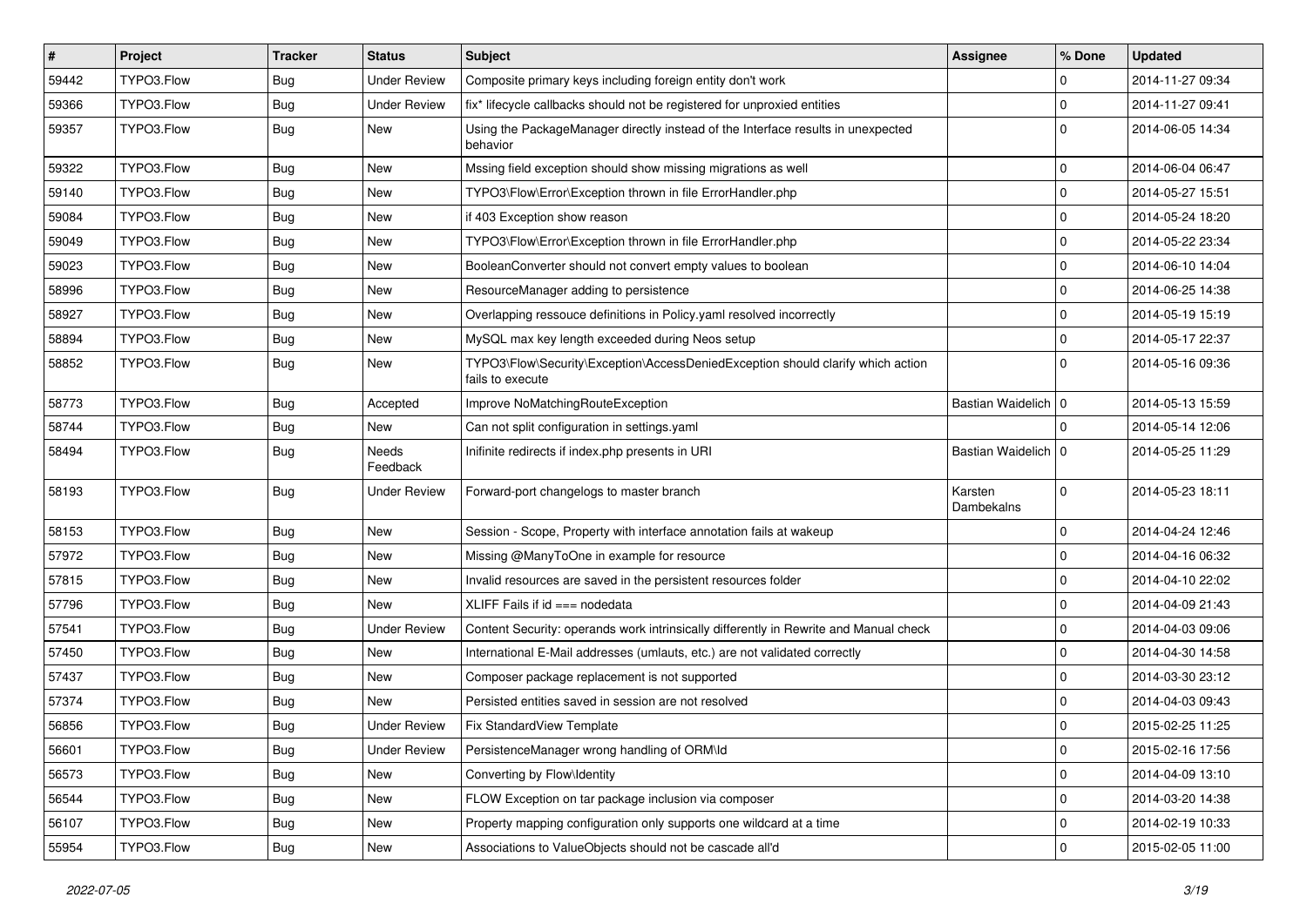| $\vert$ # | <b>Project</b> | <b>Tracker</b> | <b>Status</b>       | <b>Subject</b>                                                                                                       | <b>Assignee</b>       | % Done         | <b>Updated</b>   |
|-----------|----------------|----------------|---------------------|----------------------------------------------------------------------------------------------------------------------|-----------------------|----------------|------------------|
| 55937     | TYPO3.Flow     | <b>Bug</b>     | New                 | FlashMessage queue is lost                                                                                           |                       | $\Omega$       | 2014-02-12 17:03 |
| 55306     | TYPO3.Flow     | <b>Bug</b>     | <b>Under Review</b> | Filenames should not exceed 255 characters                                                                           | Christian Müller      | $\mathbf 0$    | 2015-10-04 21:35 |
| 54744     | TYPO3.Flow     | <b>Bug</b>     | <b>New</b>          | System.log contains many NOTICE Flow The argument "workspace" declared in<br>pointcut does not exist in method TYPO3 |                       | $\Omega$       | 2014-02-12 09:07 |
| 54589     | TYPO3.Flow     | Bug            | <b>New</b>          | Role parent is not removed from roles MM table                                                                       |                       | $\Omega$       | 2013-12-24 15:32 |
| 54549     | TYPO3.Flow     | <b>Bug</b>     | New                 | PackageManager::createPackage is incompatible to PackageManagerInterface                                             |                       | $\Omega$       | 2013-12-21 14:42 |
| 54458     | TYPO3.Flow     | <b>Bug</b>     | <b>New</b>          | Missing Version Number in packages                                                                                   |                       | $\Omega$       | 2013-12-28 18:13 |
| 54451     | TYPO3.Flow     | Bug            | New                 | No functionality at Apache environments with suexec                                                                  |                       | 0              | 2014-01-01 18:22 |
| 54446     | TYPO3.Flow     | <b>Bug</b>     | New                 | Cache filebackend 'include once'                                                                                     |                       | $\Omega$       | 2014-01-29 15:22 |
| 54381     | TYPO3.Flow     | <b>Bug</b>     | New                 | TYPO3\Flow\Core\Booting\Exception\SubProcessException thrown in file Scripts.php                                     |                       | $\Omega$       | 2014-02-06 11:14 |
| 54181     | TYPO3.Flow     | Bug            | <b>New</b>          | Use date default timezone get() instead of ini get('date.timezone')                                                  |                       | $\Omega$       | 2015-06-01 18:54 |
| 54146     | TYPO3.Flow     | <b>Bug</b>     | New                 | Different sorting of arguments in ACL Patterns doesnt work                                                           | Christian Müller      | $\overline{0}$ | 2013-12-02 19:23 |
| 54046     | TYPO3.Flow     | Bug            | New                 | Removal of ValueObjects from a ManyToMany relationship is not possible                                               |                       | $\Omega$       | 2015-02-05 11:01 |
| 53851     | TYPO3.Flow     | Bug            | New                 | TYPO3\Flow\Core\Booting\Exception\SubProcessException thrown in file Scripts.php                                     |                       | $\Omega$       | 2014-01-01 00:00 |
| 53620     | TYPO3.Flow     | <b>Bug</b>     | New                 | Move Classes/TYPO3/Flow/Composer to own Package                                                                      |                       | $\Omega$       | 2014-01-01 16:02 |
| 53533     | TYPO3.Flow     | <b>Bug</b>     | <b>New</b>          | Class reflection assumes reverse PSR-0, can lead to fail in autoloader                                               |                       | $\Omega$       | 2013-11-11 21:05 |
| 53350     | TYPO3.Flow     | <b>Bug</b>     | Accepted            | Trying to create a Link in an Template in CLI Context should provide a helpful<br>exception                          | Bastian Waidelich   0 |                | 2013-11-05 15:00 |
| 53262     | TYPO3.Flow     | Bug            | New                 | FileBakend have some race condition                                                                                  | Dominique Feyer   0   |                | 2013-11-01 10:48 |
| 53224     | TYPO3.Flow     | <b>Bug</b>     | New                 | Constructor in subclass breaks call chain leading to missing identifier / uuid                                       |                       | $\Omega$       | 2013-10-30 12:06 |
| 53189     | TYPO3.Flow     | Bug            | New                 | Blog tutorial no longer works                                                                                        | <b>Philipp Maier</b>  | 0              | 2013-10-29 09:50 |
| 52945     | TYPO3.Flow     | Bug            | <b>New</b>          | Excluded classes should only be excluded from reflection but still autoloaded                                        |                       | $\Omega$       | 2013-10-19 12:52 |
| 52909     | TYPO3.Flow     | <b>Bug</b>     | New                 | Class Loader fallback to non-proxy hides fatal errors                                                                |                       | $\Omega$       | 2013-10-17 11:24 |
| 52430     | TYPO3.Flow     | Bug            | New                 | Cannot convert from UUID to auto-increment ID                                                                        |                       | $\Omega$       | 2013-10-01 15:48 |
| 52185     | TYPO3.Flow     | <b>Bug</b>     | New                 | PositionalArraySorter should detect recursive dependencies                                                           |                       | 0              | 2013-09-23 13:02 |
| 52014     | TYPO3.Flow     | <b>Bug</b>     | New                 | Migration makes fields NOT NULL even though not true                                                                 |                       | $\Omega$       | 2013-10-15 18:27 |
| 52005     | TYPO3.Flow     | <b>Bug</b>     | New                 | TYPO3\Flow\Error\Exception thrown in file ErrorHandler.php                                                           |                       | $\Omega$       | 2013-09-14 14:22 |
| 51972     | TYPO3.Flow     | <b>Bug</b>     | New                 | Joins for every deep property constraint make cartesian selection                                                    | Adrian Föder          | $\mathbf 0$    | 2013-09-13 10:04 |
| 51847     | TYPO3.Flow     | <b>Bug</b>     | New                 | Overiding controller actions with other required parameter sets results in fatal error.                              |                       | 0              | 2013-09-09 10:54 |
| 51811     | TYPO3.Flow     | <b>Bug</b>     | New                 | Improve session handle when the authenticated account is removed from persitance                                     | Dominique Feyer       | $\overline{0}$ | 2014-03-27 12:21 |
| 51763     | TYPO3.Flow     | <b>Bug</b>     | New                 | HttpRequest always returns content of the current request                                                            |                       | 0              | 2015-02-20 12:53 |
| 51704     | TYPO3.Flow     | <b>Bug</b>     | New                 | TYPO3\Flow\Error\Exception thrown in file ErrorHandler.php                                                           |                       | 0              | 2013-09-17 08:42 |
| 51489     | TYPO3.Flow     | <b>Bug</b>     | New                 | Doctrine\Common\Annotations\AnnotationException thrown in file<br>AnnotationException.php                            |                       | 0              | 2014-02-06 10:20 |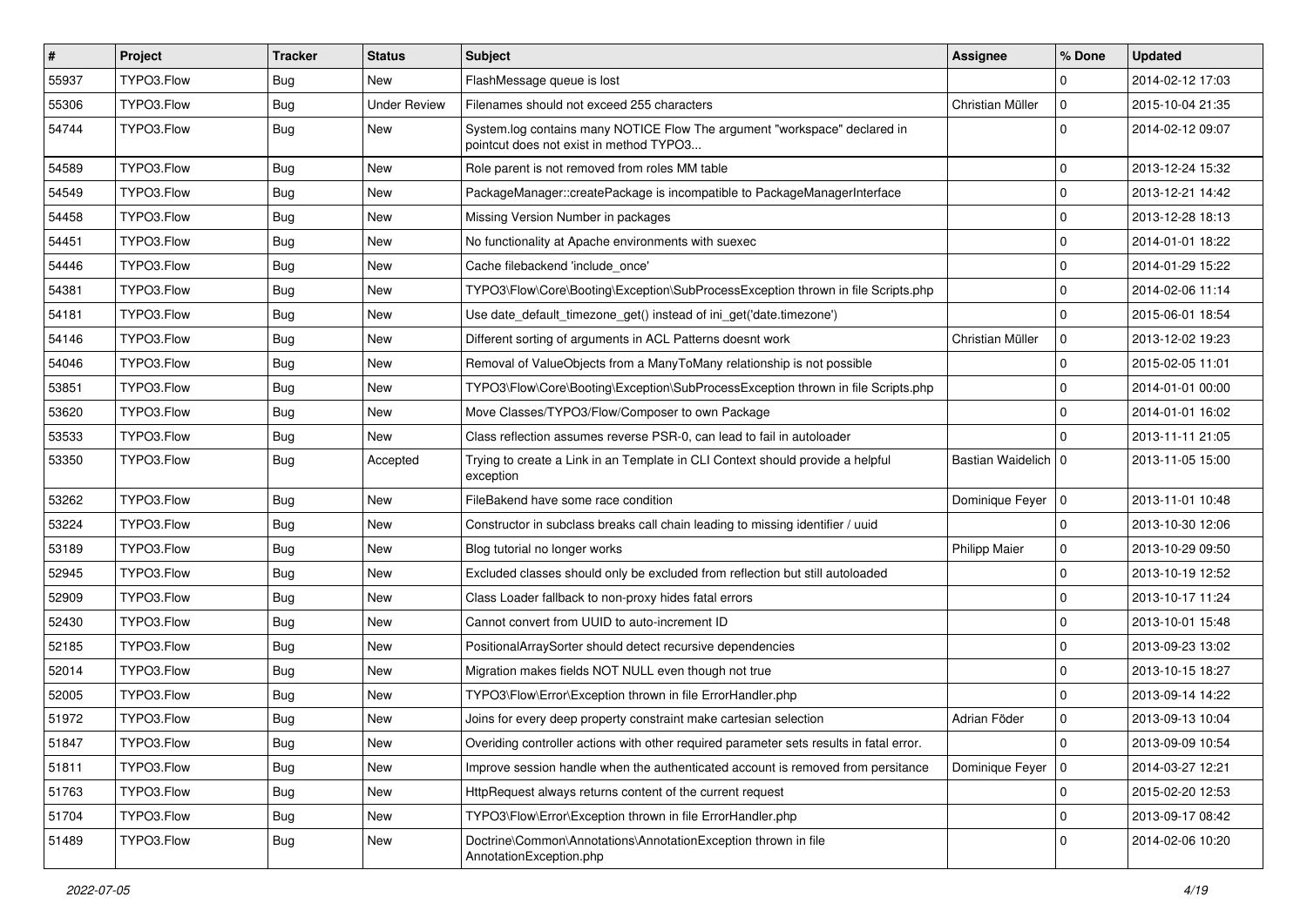| #     | Project    | <b>Tracker</b> | <b>Status</b>       | Subject                                                                                                                                | Assignee              | % Done       | <b>Updated</b>   |
|-------|------------|----------------|---------------------|----------------------------------------------------------------------------------------------------------------------------------------|-----------------------|--------------|------------------|
| 51312 | TYPO3.Flow | Bug            | New                 | Default php error handler generates warning (when loading<br>TYPO3\Flow\Error\Exception class)                                         |                       | 0            | 2013-08-24 16:07 |
| 51188 | TYPO3.Flow | Bug            | <b>New</b>          | Doctrine does not respect AOP-injected properties                                                                                      |                       | $\mathbf 0$  | 2013-12-07 11:13 |
| 51120 | TYPO3.Flow | Bug            | New                 | \TYPO3\Flow\Core\Booting::buildSubprocessCommand - wrong command if passed<br>more than one parameters                                 |                       | $\Omega$     | 2013-12-11 16:33 |
| 50869 | TYPO3.Flow | <b>Bug</b>     | <b>New</b>          | key() invoked on object                                                                                                                |                       | $\Omega$     | 2013-08-07 13:18 |
| 50395 | TYPO3.Flow | <b>Bug</b>     | Accepted            | Route cache caches routes for non dispatchable requests                                                                                | Bastian Waidelich   0 |              | 2013-10-14 12:00 |
| 50342 | TYPO3.Flow | Bug            | New                 | PropertyMapper: Use of interface method before implementation check                                                                    |                       | 0            | 2013-07-23 16:42 |
| 50080 | TYPO3.Flow | Bug            | Needs<br>Feedback   | Broken concept for CLI/Web separation                                                                                                  | Karsten<br>Dambekalns | $\Omega$     | 2013-08-13 08:42 |
| 49801 | TYPO3.Flow | Bug            | New                 | TYPO3\Flow\Security\Exception\AccessDeniedException thrown in file<br>TYPO3_Flow_Security_Authorization_AccessDecisionVoterManager.php |                       | $\Omega$     | 2013-07-09 04:53 |
| 49780 | TYPO3.Flow | Bug            | <b>New</b>          | Roles are not synchronized                                                                                                             |                       | 0            | 2013-07-08 10:11 |
| 49566 | TYPO3.Flow | <b>Bug</b>     | <b>New</b>          | NULL source values are not handled correctly                                                                                           | Adrian Föder          | $\mathbf 0$  | 2013-07-02 08:21 |
| 49423 | TYPO3.Flow | <b>Bug</b>     | New                 | Role name and packageKey are not accessible                                                                                            |                       | $\mathbf 0$  | 2013-09-05 10:26 |
| 49373 | TYPO3.Flow | Bug            | New                 | Methods policy with key "Controllers" is ignored                                                                                       |                       | 0            | 2013-06-24 10:03 |
| 49372 | TYPO3.Flow | Bug            | New                 | ObjectConverter ignores implemented interface when mapping subtype                                                                     |                       | $\mathbf 0$  | 2013-06-24 09:24 |
| 49011 | TYPO3.Flow | <b>Bug</b>     | <b>Under Review</b> | Support executing TYPO3. Flow inside a PHAR                                                                                            |                       | 0            | 2014-10-03 15:21 |
| 48898 | TYPO3.Flow | Bug            | New                 | configuration for roles fails if one of Policy yaml files contain empty "roles array"                                                  | Christian Müller      | $\mathbf 0$  | 2013-06-05 19:06 |
| 48873 | TYPO3.Flow | Bug            | New                 | Error when calling resourceManager->deleteResource on unpublished Resource                                                             |                       | $\Omega$     | 2013-06-05 13:46 |
| 48596 | TYPO3.Flow | Bug            | <b>Under Review</b> | Ignored Tags configuration should be easier to configure from packages                                                                 | Alexander Berl        | $\mathbf 0$  | 2015-02-14 13:00 |
| 48532 | TYPO3.Flow | Bug            | <b>Under Review</b> | JsonView Configuration behaves differently for arrays and objects                                                                      | Alexander Berl        | $\mathbf 0$  | 2014-06-11 15:53 |
| 48430 | TYPO3.Flow | <b>Bug</b>     | <b>New</b>          | Default validator-messages are not correctly formatted                                                                                 |                       | 0            | 2013-05-22 00:36 |
| 48429 | TYPO3.Flow | <b>Bug</b>     | New                 | Remove- and update-actions on repository are not persisted                                                                             |                       | 0            | 2013-05-24 18:44 |
| 48093 | TYPO3.Flow | <b>Bug</b>     | <b>New</b>          | AbstractCompositeValidators memory consumption continuously grow                                                                       |                       | $\mathbf 0$  | 2013-05-21 11:49 |
| 47950 | TYPO3.Flow | Bug            | <b>New</b>          | import of remote resources                                                                                                             |                       | $\Omega$     | 2013-05-21 11:52 |
| 47858 | TYPO3.Flow | Bug            | Needs<br>Feedback   | Remove .htaccess from Composer Installer Essentials                                                                                    | Christopher<br>Hlubek | 0            | 2013-08-14 15:35 |
| 47487 | TYPO3.Flow | <b>Bug</b>     | New                 | Functional test classes in package without classes are not compiled                                                                    |                       | $\mathbf 0$  | 2013-05-21 12:19 |
| 47429 | TYPO3.Flow | <b>Bug</b>     | New                 | Global policy files no longer allowed                                                                                                  |                       | $\mathbf{0}$ | 2013-07-14 19:20 |
| 47331 | TYPO3.Flow | <b>Bug</b>     | Accepted            | ObjectManager shutdown with Dependency Injection Proxy causes fatal errors                                                             |                       | $\mathbf 0$  | 2013-05-21 13:06 |
| 47325 | TYPO3.Flow | <b>Bug</b>     | <b>Under Review</b> | ReflectionData and classSchema caches need not be freezable                                                                            |                       | $\mathbf 0$  | 2013-05-21 13:08 |
| 47236 | TYPO3.Flow | <b>Bug</b>     | Needs<br>Feedback   | Error at offset 6279 of 6338                                                                                                           |                       | $\mathbf 0$  | 2014-02-14 09:35 |
| 47073 | TYPO3.Flow | <b>Bug</b>     | New                 | Cookie causes Error after Update                                                                                                       |                       | $\mathbf 0$  | 2014-12-16 11:59 |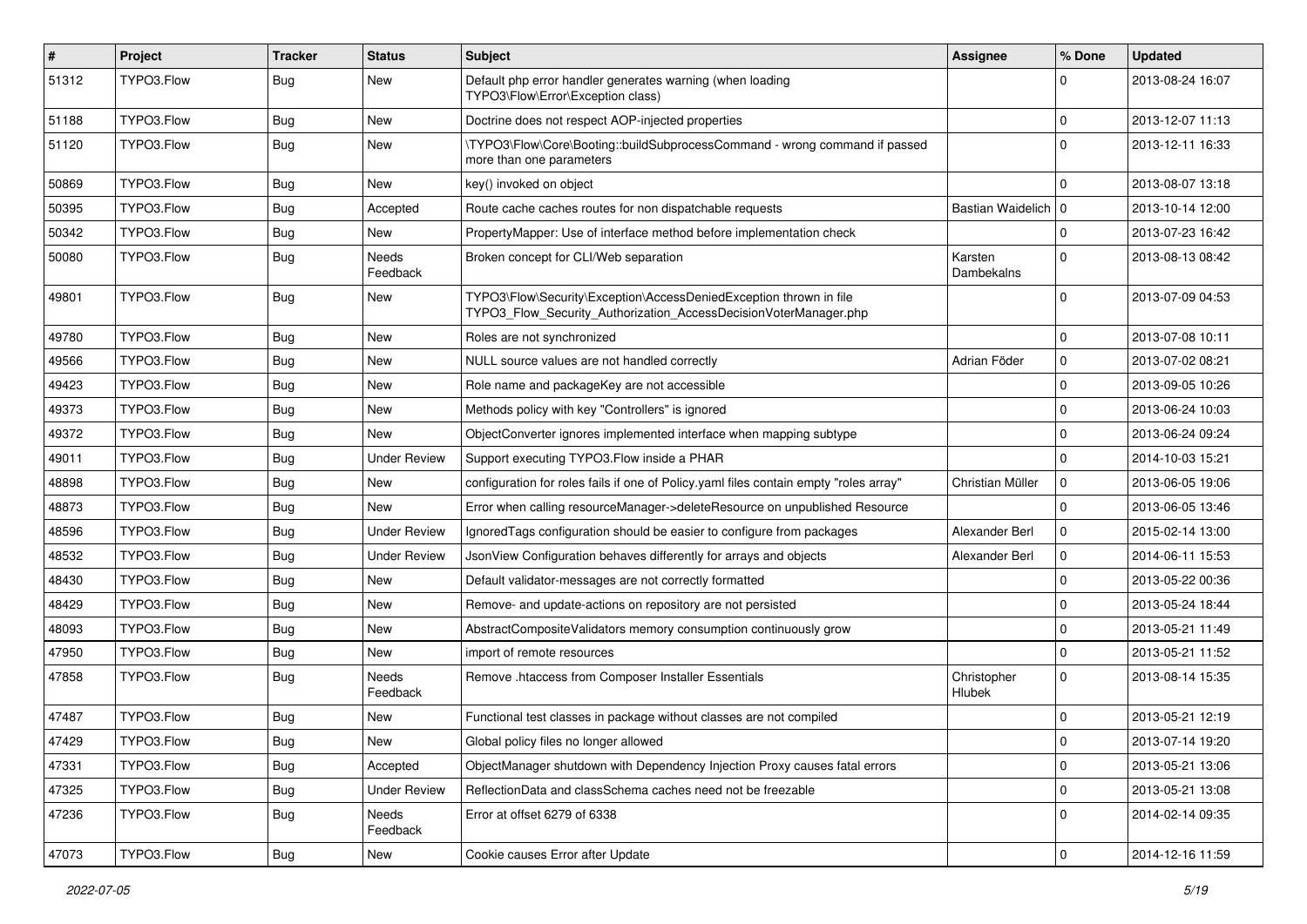| $\pmb{\#}$ | <b>Project</b> | <b>Tracker</b> | <b>Status</b>            | <b>Subject</b>                                                                                                               | <b>Assignee</b>       | % Done         | <b>Updated</b>   |
|------------|----------------|----------------|--------------------------|------------------------------------------------------------------------------------------------------------------------------|-----------------------|----------------|------------------|
| 46974      | TYPO3.Flow     | Bug            | Accepted                 | Original and Proxy class in one file makes it difficult to reach 100% code coverage for<br>functional tests                  | Christian Müller      | $\Omega$       | 2013-05-21 13:28 |
| 46716      | TYPO3.Flow     | Bug            | New                      | Empty class names in DependencyInjection proxy code when using Caches /<br>Factory-created dependencies                      |                       | $\Omega$       | 2013-05-21 13:22 |
| 46689      | TYPO3.Flow     | Bug            | New                      | The new ClassLoader swallows Fatal Errors                                                                                    | Marc Neuhaus          | 0              | 2013-05-14 09:21 |
| 46210      | TYPO3.Flow     | <b>Bug</b>     | Needs<br>Feedback        | securityContext->getParty() in the initializeObject() method of a session-Scope object<br>throws exception on second request |                       | $\Omega$       | 2013-03-27 10:44 |
| 46120      | TYPO3.Flow     | <b>Bug</b>     | <b>New</b>               | Important step missing in the installation chapter                                                                           |                       | $\Omega$       | 2013-03-08 10:23 |
| 46097      | TYPO3.Flow     | <b>Bug</b>     | New                      | Logged in user gets session of an other logged in user                                                                       | Robert Lemke          | $\mathbf 0$    | 2013-03-07 12:52 |
| 46073      | TYPO3.Flow     | <b>Bug</b>     | <b>Under Review</b>      | Scripts::executeCommand must be usable outsite of TYPO3.Flow                                                                 |                       | $\Omega$       | 2013-03-06 19:14 |
| 46066      | TYPO3.Flow     | Bug            | New                      | Currency formatter uses wrong format for ISO 4217 currency codes                                                             |                       | 0              | 2013-03-06 16:29 |
| 46010      | TYPO3.Flow     | <b>Bug</b>     | New                      | Generating a DiscriminatorMap with base class in different namespace does not work                                           |                       | $\Omega$       | 2013-03-04 12:30 |
| 45917      | TYPO3.Flow     | Bug            | New                      | RoutePartHandler transliteration must be improved                                                                            |                       | $\mathbf 0$    | 2014-02-17 09:13 |
| 45669      | TYPO3.Flow     | Bug            | New                      | PersistentObjectConverter does not convert ValueObjects by identity                                                          |                       | $\Omega$       | 2013-02-20 17:59 |
| 45640      | TYPO3.Flow     | <b>Bug</b>     | New                      | Every relation is set to cascade=all if the related entity is no aggregate root                                              |                       | $\mathbf 0$    | 2013-02-20 15:31 |
| 45623      | TYPO3.Flow     | Bug            | New                      | SQL error when calling TYPO3.Blog Setup controller                                                                           |                       | $\mathbf 0$    | 2013-02-21 12:16 |
| 45611      | TYPO3.Flow     | Bug            | New                      | Destruction of session after logout should be configurable                                                                   |                       | $\Omega$       | 2013-02-19 16:41 |
| 45405      | TYPO3.Flow     | <b>Bug</b>     | Accepted                 | Uncaught Exception in DynamicRoutePart                                                                                       | Bastian Waidelich   0 |                | 2014-03-05 11:19 |
| 45386      | TYPO3.Flow     | <b>Bug</b>     | New                      | Package::buildArrayOfClassFiles tries to determine class names from file paths                                               |                       | $\Omega$       | 2013-02-11 19:54 |
| 45272      | TYPO3.Flow     | <b>Bug</b>     | New                      | Related Value Objects get deleted by default cascading                                                                       |                       | $\mathbf 0$    | 2013-02-08 13:50 |
| 45249      | TYPO3.Flow     | <b>Bug</b>     | <b>New</b>               | Update composer project-create command listing                                                                               |                       | $\Omega$       | 2013-02-07 15:17 |
| 45041      | TYPO3.Flow     | Bug            | New                      | Set file permissions doesnt work                                                                                             |                       | $\Omega$       | 2013-08-14 15:35 |
| 44361      | TYPO3.Flow     | <b>Bug</b>     | <b>New</b>               | TYPO3\Flow\I18n\Formatter\DatetimeFormatter - caching DATETIME type                                                          |                       | $\Omega$       | 2013-08-14 15:35 |
| 44244      | TYPO3.Flow     | <b>Bug</b>     | New                      | defaultOrderings aren't applied on related objects                                                                           |                       | 0              | 2013-01-09 18:41 |
| 44203      | TYPO3.Flow     | <b>Bug</b>     | <b>Needs</b><br>Feedback | Session implementation is still racy                                                                                         | Robert Lemke          | 0              | 2013-08-14 15:35 |
| 44186      | TYPO3.Flow     | Bug            | New                      | Request does not accept custom Content-Type                                                                                  |                       | $\Omega$       | 2013-08-14 15:35 |
| 44185      | TYPO3.Flow     | <b>Bug</b>     | New                      | XML body always need a root node                                                                                             |                       | $\overline{0}$ | 2013-08-14 15:35 |
| 44184      | TYPO3.Flow     | <b>Bug</b>     | New                      | Request arguments are not merged correctly for single object actions                                                         |                       | $\Omega$       | 2013-08-14 15:35 |
| 44148      | TYPO3.Flow     | <b>Bug</b>     | New                      | Documentation for executeCommand() needs clarification                                                                       |                       | 0              | 2013-08-14 15:35 |
| 43967      | TYPO3.Flow     | <b>Bug</b>     | New                      | Error in evaluating orphanRemoval in Flow Annotation driver                                                                  |                       | 0              | 2013-01-03 11:00 |
| 43947      | TYPO3.Flow     | <b>Bug</b>     | New                      | Redirect to login after Session timeout                                                                                      |                       | l 0            | 2012-12-13 12:35 |
| 43621      | TYPO3.Flow     | Bug            | <b>Under Review</b>      | Composer installer overwrites Settings.yaml.example                                                                          | Karsten<br>Dambekalns | 0              | 2013-11-26 19:12 |
| 43541      | TYPO3.Flow     | i Bug          | New                      | Incomplete classes path detection for PSR-0                                                                                  |                       | 0              | 2013-08-14 15:35 |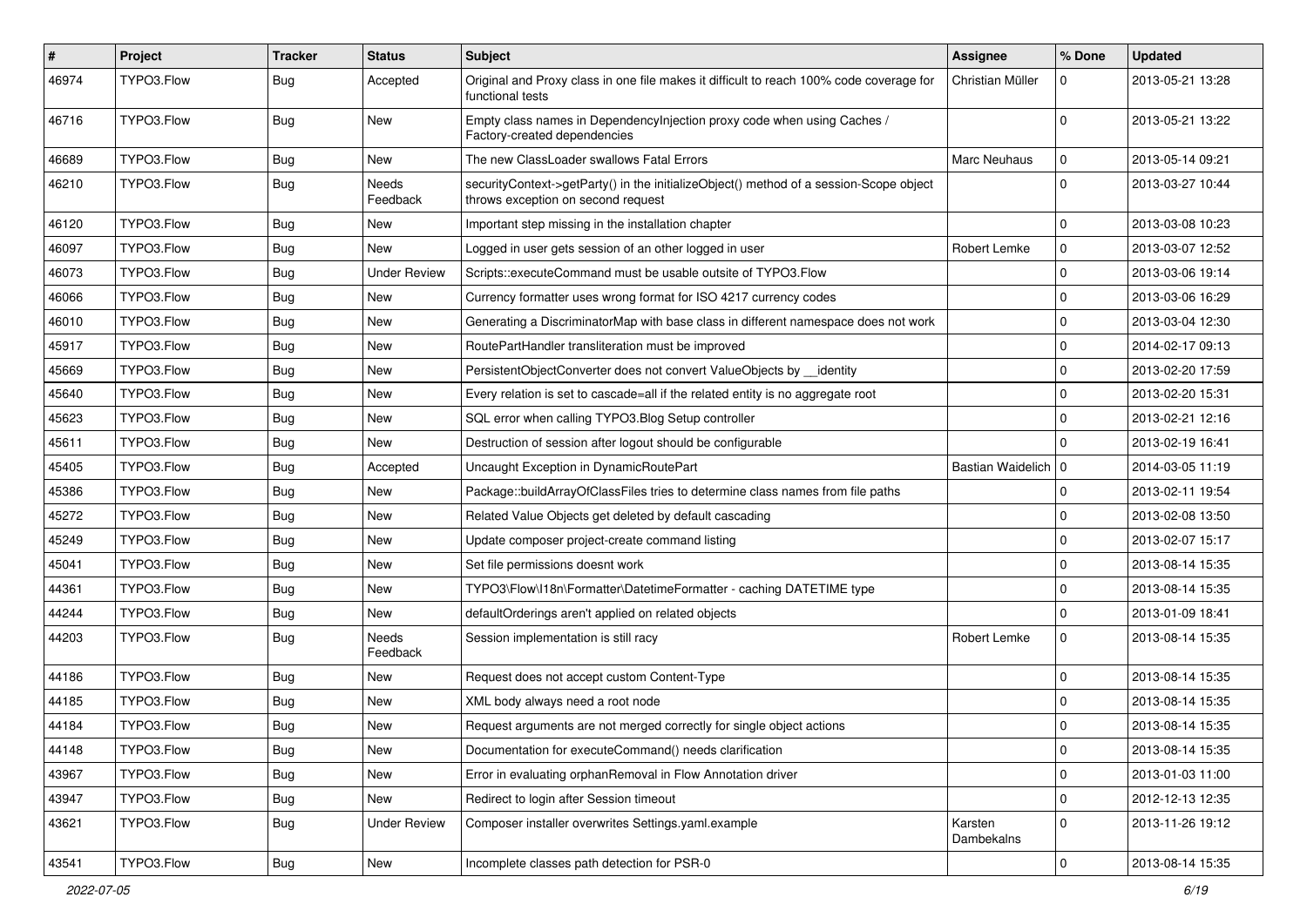| #     | Project    | <b>Tracker</b> | <b>Status</b>            | Subject                                                                                                      | <b>Assignee</b>       | % Done      | <b>Updated</b>   |
|-------|------------|----------------|--------------------------|--------------------------------------------------------------------------------------------------------------|-----------------------|-------------|------------------|
| 43192 | TYPO3.Flow | <b>Bug</b>     | Accepted                 | findByIdentifier() for non-persisted objects not working for custom identifier properties                    | Karsten<br>Dambekalns | $\Omega$    | 2013-05-21 13:28 |
| 43190 | TYPO3.Flow | <b>Bug</b>     | Accepted                 | Misleading exception message for incompatible database structure                                             | Karsten<br>Dambekalns | $\Omega$    | 2013-08-14 15:35 |
| 42888 | TYPO3.Flow | <b>Bug</b>     | Needs<br>Feedback        | ResourceManager chokes on non existing files                                                                 |                       | $\Omega$    | 2012-11-12 18:02 |
| 42606 | TYPO3.Flow | <b>Bug</b>     | <b>New</b>               | Content Security with nested objects                                                                         |                       | $\mathbf 0$ | 2012-12-13 12:35 |
| 42520 | TYPO3.Flow | Bug            | <b>New</b>               | Cache must be flushed globally for package state changes                                                     |                       | $\Omega$    | 2015-02-25 17:45 |
| 42101 | TYPO3.Flow | Bug            | New                      | Proxyclasses are not rebuild in Development context unless cache is empty                                    |                       | $\mathbf 0$ | 2013-08-14 15:35 |
| 41727 | TYPO3.Flow | <b>Bug</b>     | Accepted                 | @Flow\Identity and @ORM\InheritanceType("JOINED") can't be used together                                     | Karsten<br>Dambekalns | $\Omega$    | 2013-01-21 17:15 |
| 41533 | TYPO3.Flow | <b>Bug</b>     | <b>Needs</b><br>Feedback | Ignored object-validation in editAction when redirecting back from updateAction                              |                       | $\Omega$    | 2012-10-10 09:27 |
| 41496 | TYPO3.Flow | <b>Bug</b>     | New                      | Upload identical Resources, deleting fails                                                                   |                       | $\mathbf 0$ | 2012-10-01 17:57 |
| 41148 | TYPO3.Flow | <b>Bug</b>     | New                      | Converting of ValueObjects                                                                                   |                       | $\Omega$    | 2012-12-13 12:35 |
| 41029 | TYPO3.Flow | <b>Bug</b>     | Accepted                 | Method security is also evaluating abstract classes                                                          | Karsten<br>Dambekalns | $\Omega$    | 2013-01-19 21:55 |
| 40824 | TYPO3.Flow | <b>Bug</b>     | <b>Needs</b><br>Feedback | Modified action controller methods not detected properly                                                     | Andreas Förthner      | l 0         | 2012-10-01 20:33 |
| 40802 | TYPO3.Flow | <b>Bug</b>     | Accepted                 | Documentation mistake (authentication)                                                                       | Karsten<br>Dambekalns | $\Omega$    | 2014-03-20 14:13 |
| 40410 | TYPO3.Flow | <b>Bug</b>     | Needs<br>Feedback        | Exception when using Apc, Memcached of Redis cache backend for reflection status<br>and object configuration | Karsten<br>Dambekalns | $\Omega$    | 2012-10-25 15:56 |
| 40283 | TYPO3.Flow | Bug            | <b>New</b>               | New constructor in grandparent class not called                                                              |                       | $\mathbf 0$ | 2012-12-13 12:35 |
| 39791 | TYPO3.Flow | Bug            | New                      | Reflection data of old aspect is not removed                                                                 |                       | $\mathbf 0$ | 2013-08-14 15:40 |
| 39699 | TYPO3.Flow | Bug            | Accepted                 | SQL DDL for TYPO3\FLOW3\Cache\Backend\PdoBackend                                                             | Karsten<br>Dambekalns | $\Omega$    | 2012-12-13 12:35 |
| 39674 | TYPO3.Flow | Bug            | New                      | \TYPO3\FLOW3\var_dump behaves weird in controller actions doing return                                       |                       | $\mathbf 0$ | 2012-08-10 10:09 |
| 39414 | TYPO3.Flow | <b>Bug</b>     | <b>New</b>               | Security Documentation                                                                                       |                       | $\Omega$    | 2012-12-15 21:41 |
| 39096 | TYPO3.Flow | Bug            | New                      | Unnecessary compile invoked in non production context?                                                       |                       | 0           | 2013-08-14 15:35 |
| 38980 | TYPO3.Flow | <b>Bug</b>     | New                      | ActionController: behavior of required arguments is not consistent                                           |                       | $\mathbf 0$ | 2014-05-27 14:14 |
| 38216 | TYPO3.Flow | <b>Bug</b>     | Needs<br>Feedback        | Static method calls in reflected classes refer to _Original class                                            |                       | 0           | 2012-12-13 12:35 |
| 38004 | TYPO3.Flow | <b>Bug</b>     | Accepted                 | Missing CheatSheet folder for Getting Started manual                                                         | Karsten<br>Dambekalns | $\mathbf 0$ | 2014-11-07 10:58 |
| 37571 | TYPO3.Flow | <b>Bug</b>     | New                      | Inherited proxies fail when implementing clone                                                               |                       | $\mathbf 0$ | 2012-06-04 12:15 |
| 37564 | TYPO3.Flow | <b>Bug</b>     | New                      | Validation of Parent Object containing properties of type ManyToOne and<br>ManyToMany to same Target         |                       | $\mathbf 0$ | 2012-05-29 11:55 |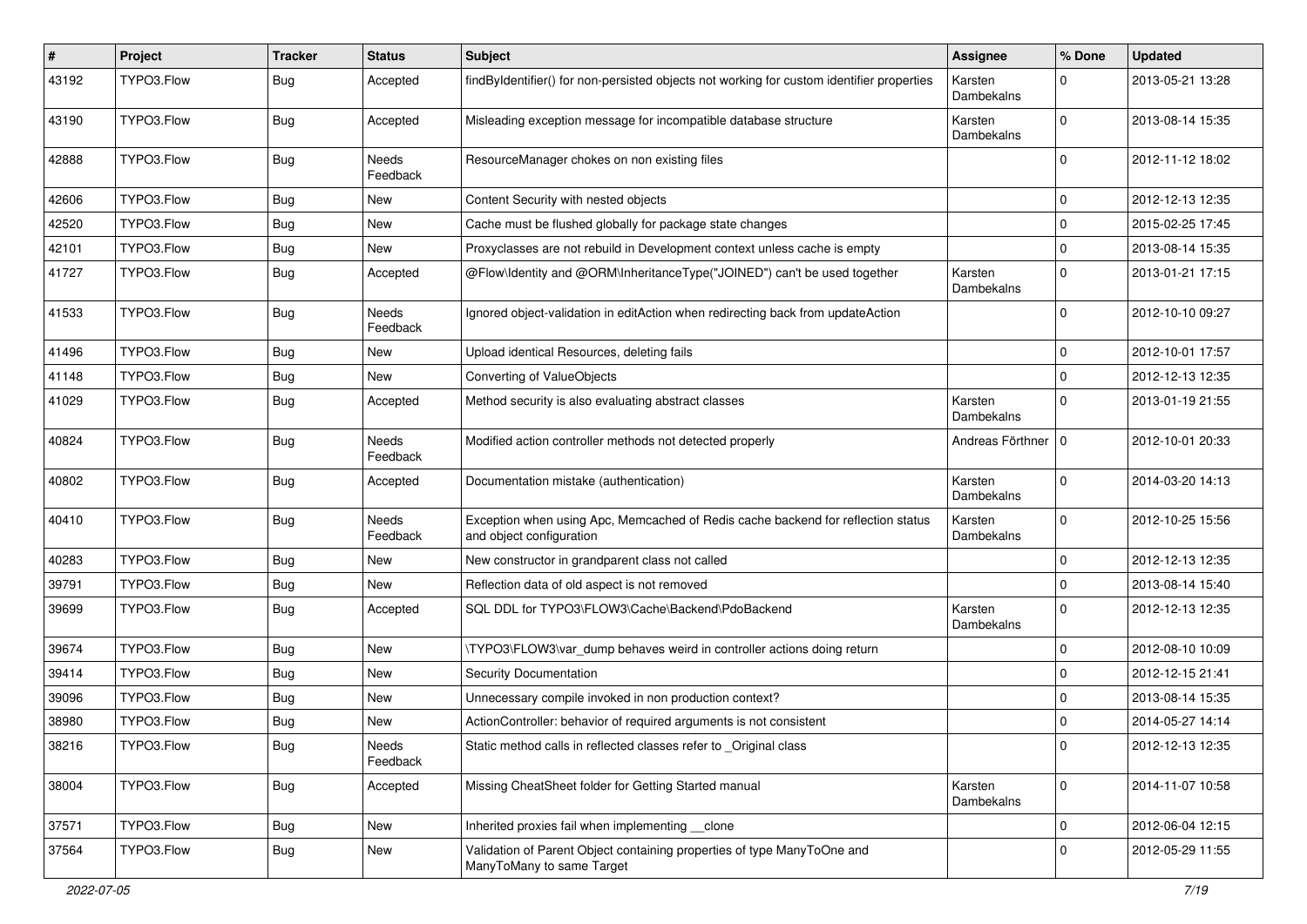| #     | Project    | <b>Tracker</b> | <b>Status</b>            | <b>Subject</b>                                                                                       | <b>Assignee</b>        | % Done      | <b>Updated</b>   |
|-------|------------|----------------|--------------------------|------------------------------------------------------------------------------------------------------|------------------------|-------------|------------------|
| 37473 | TYPO3.Flow | <b>Bug</b>     | New                      | Subsequent Exceptions related to Doctrine Entity Manager makes it snap shut                          |                        | 0           | 2012-10-25 10:29 |
| 37354 | TYPO3.Flow | <b>Bug</b>     | Accepted                 | Do not apply generateValueHash() and generateUuid() if custom identifier is used                     | Karsten<br>Dambekalns  | $\Omega$    | 2012-07-10 08:30 |
| 37352 | TYPO3.Flow | <b>Bug</b>     | <b>Under Review</b>      | generateValueHash() should use getIdentifierByObject()                                               | Karsten<br>Dambekalns  | $\Omega$    | 2013-05-21 13:28 |
| 37316 | TYPO3.Flow | <b>Bug</b>     | New                      | Use findBestMatchingLocale instead of getDefaultLocale?                                              |                        | $\mathbf 0$ | 2012-05-20 09:35 |
| 37302 | TYPO3.Flow | <b>Bug</b>     | <b>Needs</b><br>Feedback | NumberValidator                                                                                      | Carsten Bleicker       | $\Omega$    | 2013-07-03 08:36 |
| 37292 | TYPO3.Flow | <b>Bug</b>     | <b>Under Review</b>      | PropertyMappingConfiguration::mapUnknownProperties is not passed down to<br>Subconfiguration         | Sebastian<br>Kurfuerst | $\mathbf 0$ | 2013-11-26 20:21 |
| 37227 | TYPO3.Flow | <b>Bug</b>     | On Hold                  | securityContext->getParty is not available in widget context                                         |                        | 0           | 2012-06-25 22:14 |
| 36804 | TYPO3.Flow | <b>Bug</b>     | New                      | Orphaned entities within aggregates are not removed                                                  |                        | $\mathbf 0$ | 2012-05-03 11:54 |
| 36634 | TYPO3.Flow | <b>Bug</b>     | New                      | Reconstituted entities do not have their properties set when initializeObject() is called            |                        | 0           | 2012-04-26 21:28 |
| 36633 | TYPO3.Flow | <b>Bug</b>     | New                      | Reconstituted entities should not have the FLOW3 Persistence clone property set                      |                        | $\mathbf 0$ | 2012-04-26 21:24 |
| 36508 | TYPO3.Flow | <b>Bug</b>     | New                      | AuthenticationProvider Request Patterns                                                              |                        | 0           | 2012-04-24 12:39 |
| 36495 | TYPO3.Flow | <b>Bug</b>     | New                      | HTTP Response is sent before persistence preventing Exceptions to be displayed on<br>redirect        |                        | $\Omega$    | 2012-04-24 00:28 |
| 35868 | TYPO3.Flow | <b>Bug</b>     | On Hold                  | Unstable condition in Utility\Environment                                                            | Karsten<br>Dambekalns  | $\Omega$    | 2012-06-25 22:37 |
| 35831 | TYPO3.Flow | <b>Bug</b>     | New                      | Deleting or unpublishing of a resource deletes all published symlinks<br>(Web/_Resources/Persistent) |                        | $\Omega$    | 2012-04-11 09:31 |
| 35720 | TYPO3.Flow | <b>Bug</b>     | New                      | Access denied Exception for widget links to actions with a policy                                    |                        | $\mathbf 0$ | 2012-10-25 14:08 |
| 35083 | TYPO3.Flow | <b>Bug</b>     | New                      | involving SecurityContext in Widget's __wakeup situation leads to an exception                       |                        | $\mathbf 0$ | 2012-03-21 13:06 |
| 34879 | TYPO3.Flow | <b>Bug</b>     | Accepted                 | Proxied object is not update()able                                                                   | Karsten<br>Dambekalns  | $\Omega$    | 2013-01-22 15:17 |
| 34404 | TYPO3.Flow | <b>Bug</b>     | New                      | JsonView transformObject does not respect_descendAll configuration                                   |                        | $\mathbf 0$ | 2012-02-29 01:12 |
| 34134 | TYPO3.Flow | <b>Bug</b>     | Needs<br>Feedback        | PropertyMapper throws unnecessary exception                                                          | Christian Müller       | 0           | 2014-02-19 10:14 |
| 33465 | TYPO3.Flow | <b>Bug</b>     | New                      | Some vital commands to recover the system fail when recovery is needed                               |                        | $\mathbf 0$ | 2012-01-26 15:51 |
| 33293 | TYPO3.Flow | <b>Bug</b>     | New                      | Injection to private variable results in injection of the the wrong class                            |                        | $\mathbf 0$ | 2012-01-18 16:41 |
| 33078 | TYPO3.Flow | Bug            | New                      | No Redirect to Login                                                                                 |                        | $\mathbf 0$ | 2012-03-07 17:45 |
| 33055 | TYPO3.Flow | <b>Bug</b>     | New                      | AccessDeniedException instead of WebRedirect                                                         |                        | $\mathbf 0$ | 2014-04-17 15:54 |
| 33024 | TYPO3.Flow | Bug            | Accepted                 | Exception when validating a float in a Model with the Number validator                               | Karsten<br>Dambekalns  | 0           | 2012-03-07 22:08 |
| 32873 | TYPO3.Flow | <b>Bug</b>     | Accepted                 | Value changes for logged in account are not persisted due to session serialization                   | Karsten<br>Dambekalns  | 0           | 2012-02-01 12:43 |
| 32869 | TYPO3.Flow | <b>Bug</b>     | New                      | Security config tokenClass doesnt throw exception if not found the class                             |                        | $\pmb{0}$   | 2012-03-19 10:53 |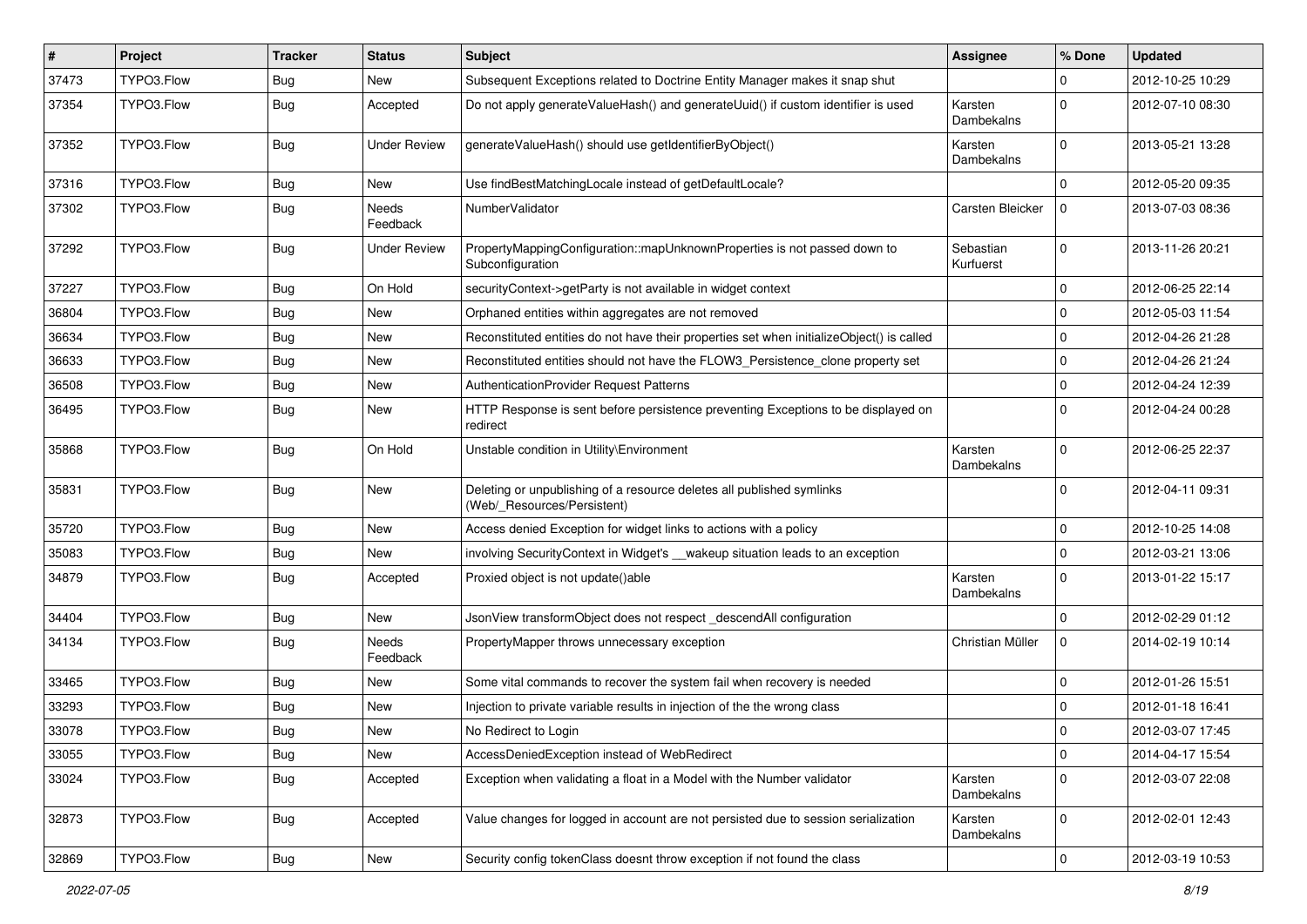| #     | Project    | <b>Tracker</b> | <b>Status</b>            | Subject                                                                                                                                                 | <b>Assignee</b>       | % Done      | <b>Updated</b>   |
|-------|------------|----------------|--------------------------|---------------------------------------------------------------------------------------------------------------------------------------------------------|-----------------------|-------------|------------------|
| 32707 | TYPO3.Flow | Bug            | Accepted                 | <b>Bad Bad FileBackend</b>                                                                                                                              | Karsten<br>Dambekalns | $\Omega$    | 2013-05-21 13:33 |
| 32574 | TYPO3.Flow | Bug            | Accepted                 | FLOW3 enters fork bombs when using cgi-fcgi vs cli                                                                                                      | Karsten<br>Dambekalns | $\Omega$    | 2012-03-07 17:21 |
| 32425 | TYPO3.Flow | Bug            | Accepted                 | IpAddressRange methods not completly implemented                                                                                                        | Karsten<br>Dambekalns | $\Omega$    | 2012-06-28 10:23 |
| 32105 | TYPO3.Flow | Bug            | <b>New</b>               | IgnoreValidation ignored if ACL is set for this controller action                                                                                       |                       | $\mathbf 0$ | 2011-11-26 11:22 |
| 31500 | TYPO3.Flow | Bug            | <b>Under Review</b>      | Argument validation for CLI requests is not done                                                                                                        | Karsten<br>Dambekalns | $\Omega$    | 2014-02-24 14:00 |
| 31210 | TYPO3.Flow | Bug            | <b>New</b>               | constructor of proxy class not compatible with interfaces defening a constructor                                                                        |                       | $\mathbf 0$ | 2011-11-07 22:02 |
| 31002 | TYPO3.Flow | Bug            | New                      | Generated __ sleep method handles static properties as members.                                                                                         |                       | $\mathbf 0$ | 2011-10-21 13:20 |
| 30425 | TYPO3.Flow | Bug            | New                      | New methods are not updated in Policies during Development                                                                                              |                       | $\Omega$    | 2011-10-21 13:20 |
| 30424 | TYPO3.Flow | <b>Bug</b>     | <b>New</b>               | Forward object arguments with changes                                                                                                                   |                       | $\mathbf 0$ | 2011-10-21 13:20 |
| 29425 | TYPO3.Flow | Bug            | New                      | Deletion of a blog post with resources fails with FK constraint error                                                                                   |                       | $\mathbf 0$ | 2011-10-21 13:20 |
| 29405 | TYPO3.Flow | Bug            | New                      | When storing a new entity inside the session, it will be fully serialized instead of just<br>the reference being stored                                 |                       | $\Omega$    | 2013-04-04 11:34 |
| 28319 | TYPO3.Flow | Bug            | Needs<br>Feedback        | Access denied will be logged at the wrong location in nested calls                                                                                      |                       | $\Omega$    | 2012-03-14 14:52 |
| 28016 | TYPO3.Flow | Bug            | Needs<br>Feedback        | Cascade remove of cleared ArrayCollection                                                                                                               | Karsten<br>Dambekalns | $\Omega$    | 2013-02-14 20:46 |
| 27798 | TYPO3.Flow | <b>Bug</b>     | Accepted                 | CSRF protection not working for forms in a plugin                                                                                                       |                       | $\mathbf 0$ | 2013-08-14 15:35 |
| 27721 | TYPO3.Flow | Bug            | <b>Needs</b><br>Feedback | Permissions of uploaded resources not correct                                                                                                           | Karsten<br>Dambekalns | $\Omega$    | 2012-03-15 10:37 |
| 27379 | TYPO3.Flow | Bug            | <b>Needs</b><br>Feedback | add check to clear the database at tearDown in testing                                                                                                  |                       | $\Omega$    | 2012-03-14 14:41 |
| 27088 | TYPO3.Flow | Bug            | On Hold                  | initializeObject() is called too early when reconstructing entities                                                                                     |                       | $\mathbf 0$ | 2013-04-08 17:53 |
| 27045 | TYPO3.Flow | Bug            | New                      | Introduced properties are not available in the reflection service during a compile run                                                                  |                       | $\mathbf 0$ | 2013-12-07 11:14 |
| 25988 | TYPO3.Flow | <b>Bug</b>     | New                      | Useless proxies are built for some classes                                                                                                              |                       | $\mathbf 0$ | 2011-10-21 13:20 |
| 13559 | TYPO3.Flow | Bug            | Accepted                 | ObjectSerializer failes with persistent objects within arrays                                                                                           | Karsten<br>Dambekalns | $\Omega$    | 2012-11-08 09:39 |
| 11039 | TYPO3.Flow | <b>Bug</b>     | Needs<br>Feedback        | Static object container injects properties to result of factory object                                                                                  |                       | $\Omega$    | 2012-03-14 13:41 |
| 10678 | TYPO3.Flow | Bug            | New                      | ReflectionService doesn't reflect methods of child classes correctly when they get<br>reflected before their parent class in the initialization process |                       | $\mathbf 0$ | 2011-10-21 13:20 |
| 2974  | TYPO3.Flow | <b>Bug</b>     | New                      | Aspect / Proxy Cache is not emptied automatically if an interface used for introduction<br>was modified                                                 | Robert Lemke          | $\mathbf 0$ | 2011-10-21 13:20 |
| 64842 | TYPO3.Flow | Feature        | New                      | Validation of Property should also happen before Property Mapping.                                                                                      |                       | $\mathbf 0$ | 2015-02-04 10:35 |
| 60095 | TYPO3.Flow | Feature        | <b>Under Review</b>      | LockManager's LockHoldingStackPage should be configurable                                                                                               |                       | $\mathbf 0$ | 2014-07-07 11:15 |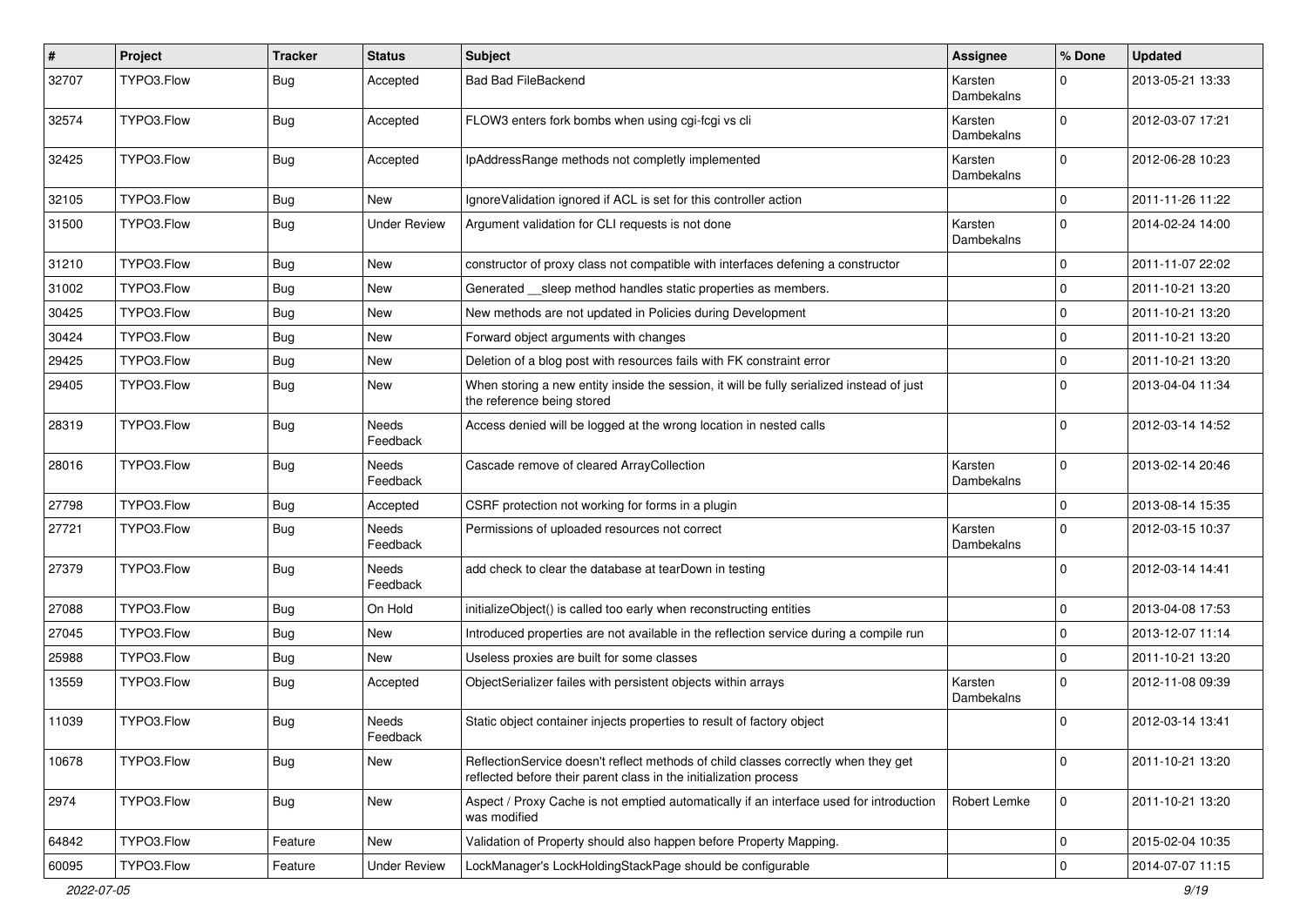| $\vert$ # | Project    | <b>Tracker</b> | <b>Status</b>       | Subject                                                                                               | <b>Assignee</b>        | % Done      | <b>Updated</b>   |
|-----------|------------|----------------|---------------------|-------------------------------------------------------------------------------------------------------|------------------------|-------------|------------------|
| 59672     | TYPO3.Flow | Feature        | <b>Under Review</b> | Add support for Doctrine 2.5 embeddables                                                              | Alexander Berl         | 0           | 2015-04-08 17:42 |
| 59244     | TYPO3.Flow | Feature        | New                 | Message or Container needs context                                                                    |                        | 0           | 2014-05-31 11:47 |
| 58622     | TYPO3.Flow | Feature        | <b>New</b>          | Clearer Exception: Array to string conversion                                                         |                        | $\mathbf 0$ | 2016-06-13 18:15 |
| 57763     | TYPO3.Flow | Feature        | New                 | Allow controller / package / action as params in<br>\TYPO3\Fluid\ViewHelpers\Form\ButtonViewHelper    |                        | $\Omega$    | 2014-04-09 12:43 |
| 56916     | TYPO3.Flow | Feature        | New                 | Support PATCH request method as of RFC5789                                                            |                        | $\mathbf 0$ | 2014-03-14 16:50 |
| 56744     | TYPO3.Flow | Feature        | <b>New</b>          | stay logged in                                                                                        |                        | 0           | 2014-03-27 12:17 |
| 56639     | TYPO3.Flow | Feature        | New                 | Implement "getPrivateStorageUriByResource()" for recieving (image-) file URIs                         | Robert Lemke           | 0           | 2014-03-07 10:06 |
| 56556     | TYPO3.Flow | Feature        | New                 | support has Property and is Property                                                                  |                        | 0           | 2014-04-08 00:34 |
| 56486     | TYPO3.Flow | Feature        | New                 | Optimize the ObjectManager for performance                                                            |                        | 0           | 2014-03-04 17:33 |
| 56036     | TYPO3.Flow | Feature        | <b>New</b>          | Optimize autoloading                                                                                  |                        | $\Omega$    | 2014-03-03 11:15 |
| 55870     | TYPO3.Flow | Feature        | New                 | Enhance f:form.textfield or add a f:form.datefield VH with enhanced validation and<br>propertymapping | Christian Müller       | $\mathbf 0$ | 2014-04-15 12:32 |
| 55831     | TYPO3.Flow | Feature        | New                 | Different scenarios for session settings                                                              |                        | 0           | 2014-02-10 11:21 |
| 55793     | TYPO3.Flow | Feature        | <b>Under Review</b> | Add Support for groupBy                                                                               | Kerstin<br>Huppenbauer | $\Omega$    | 2014-09-02 09:38 |
| 55719     | TYPO3.Flow | Feature        | <b>New</b>          | Support additional Resource Folders                                                                   |                        | 0           | 2014-02-06 11:38 |
| 55199     | TYPO3.Flow | Feature        | New                 | Avoid Buffering of Shell output                                                                       |                        | 0           | 2014-03-31 12:34 |
| 54037     | TYPO3.Flow | Feature        | <b>Under Review</b> | JsonView accepts encoding options                                                                     |                        | 0           | 2014-12-14 11:46 |
| 53177     | TYPO3.Flow | Feature        | New                 | entity resource policy value support for `this`                                                       |                        | $\mathbf 0$ | 2014-05-20 09:22 |
| 52590     | TYPO3.Flow | Feature        | New                 | Provide a way to get the Doctrine QueryBuilder                                                        |                        | $\mathbf 0$ | 2013-10-11 10:39 |
| 51459     | TYPO3.Flow | Feature        | New                 | Allow catching of particular exceptions on property mapping                                           |                        | $\mathbf 0$ | 2013-10-22 13:44 |
| 50901     | TYPO3.Flow | Feature        | New                 | @IgnoreValidation also for class fields                                                               |                        | $\mathbf 0$ | 2014-02-21 10:01 |
| 50262     | TYPO3.Flow | Feature        | <b>New</b>          | Add Keywords to composer Json                                                                         |                        | $\Omega$    | 2013-07-21 22:49 |
| 50115     | TYPO3.Flow | Feature        | <b>Under Review</b> | During the policy loading, we need to take care if class exist                                        | Dominique Feyer        | 0           | 2013-10-04 10:23 |
| 49050     | TYPO3.Flow | Feature        | <b>New</b>          | Allow Subqueries in QueryInterface                                                                    |                        | 0           | 2013-06-12 10:43 |
| 49039     | TYPO3.Flow | Feature        | New                 | RFC: Use PSR-3 logger interface in Flow                                                               |                        | $\mathbf 0$ | 2013-07-10 15:19 |
| 48862     | TYPO3.Flow | Feature        | <b>New</b>          | Possibility to exclude package from file monitoring                                                   |                        | $\mathbf 0$ | 2013-06-05 10:03 |
| 48657     | TYPO3.Flow | Feature        | <b>Under Review</b> | support HTTP_RANGE                                                                                    |                        | 0           | 2013-06-20 16:19 |
| 48409     | TYPO3.Flow | Feature        | New                 | Introduce new Annotation "Slot" for wiring signal and slots                                           |                        | $\mathbf 0$ | 2013-05-23 19:02 |
| 48167     | TYPO3.Flow | Feature        | Accepted            | Command line account and role browsing                                                                | Adrian Föder           | 0           | 2013-05-21 13:28 |
| 47951     | TYPO3.Flow | Feature        | New                 | Warn if persistence stack is not empty at the end of a get-request                                    |                        | $\mathbf 0$ | 2013-05-21 13:28 |
| 47456     | TYPO3.Flow | Feature        | New                 | ManyToOne and OneToOne Relations of Objects passed as Action Argument are<br>loaded automatically     |                        | $\Omega$    | 2013-08-28 15:11 |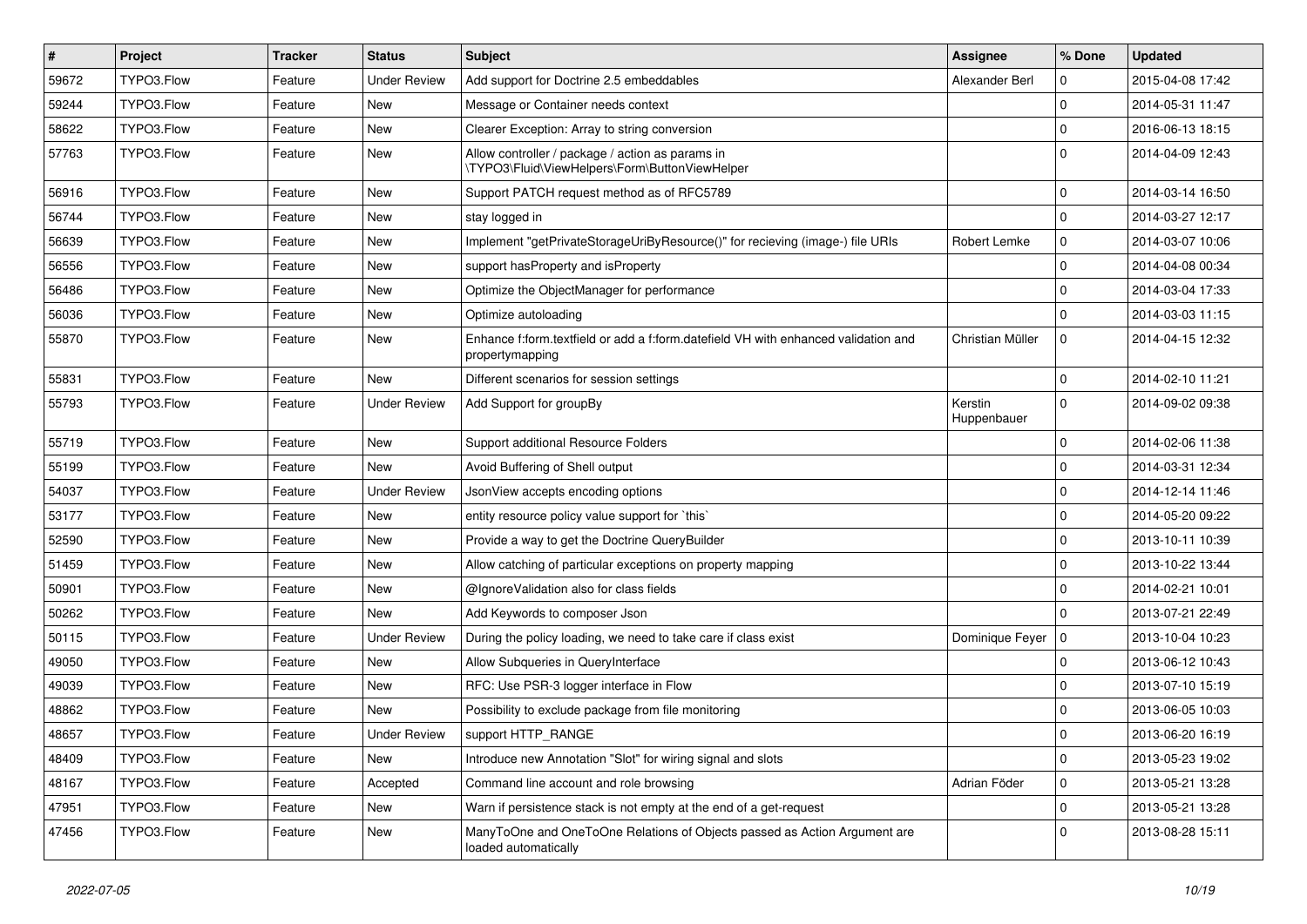| $\pmb{\#}$ | Project    | <b>Tracker</b> | <b>Status</b>            | Subject                                                                          | <b>Assignee</b>              | % Done      | <b>Updated</b>   |
|------------|------------|----------------|--------------------------|----------------------------------------------------------------------------------|------------------------------|-------------|------------------|
| 47404      | TYPO3.Flow | Feature        | New                      | Add getters and setters methods for introduced properties                        |                              | 0           | 2013-05-21 13:28 |
| 47339      | TYPO3.Flow | Feature        | <b>Needs</b><br>Feedback | Allow RequestHandlers to get the current Request injected                        | Alexander Berl               | $\mathbf 0$ | 2013-05-21 13:28 |
| 47273      | TYPO3.Flow | Feature        | New                      | Support mapping properties with differing types for setter and property          |                              | $\mathbf 0$ | 2013-05-21 13:28 |
| 47191      | TYPO3.Flow | Feature        | <b>Under Review</b>      | Make (property) Validators aware of parent class and the property they belong to |                              | $\mathbf 0$ | 2015-02-13 18:25 |
| 47075      | TYPO3.Flow | Feature        | New                      | Make Exception more meaningful                                                   |                              | $\mathbf 0$ | 2013-05-21 13:28 |
| 46910      | TYPO3.Flow | Feature        | New                      | Composer integration - PackageStates.php                                         |                              | $\mathbf 0$ | 2013-05-21 13:28 |
| 46816      | TYPO3.Flow | Feature        | New                      | Add xcache cache backend                                                         |                              | $\mathbf 0$ | 2013-05-21 13:28 |
| 46371      | TYPO3.Flow | Feature        | New                      | Support compilation of static information in proxy classes                       | Christopher<br><b>Hlubek</b> | $\mathbf 0$ | 2013-03-16 21:26 |
| 46318      | TYPO3.Flow | Feature        | New                      | [caching framework] Extend cache interface to handle multiple entries            |                              | $\mathbf 0$ | 2013-03-15 12:19 |
| 46216      | TYPO3.Flow | Feature        | New                      | Add wincache cache backend                                                       |                              | $\mathbf 0$ | 2013-03-12 20:55 |
| 46063      | TYPO3.Flow | Feature        | New                      | Implement username password provider with "remember me" persistent cookie        | Christopher<br><b>Hlubek</b> | $\Omega$    | 2014-09-23 00:26 |
| 46050      | TYPO3.Flow | Feature        | New                      | To decouple log file writing at Logger->logException                             |                              | $\mathbf 0$ | 2013-03-05 21:43 |
| 45851      | TYPO3.Flow | Feature        | Needs<br>Feedback        | Allow referencing environment variables in Settings.yaml                         | Adrian Föder                 | $\mathbf 0$ | 2013-04-30 14:12 |
| 45409      | TYPO3.Flow | Feature        | New                      | Support validation of abstract nested properties                                 |                              | $\mathbf 0$ | 2013-05-21 13:28 |
| 45103      | TYPO3.Flow | Feature        | New                      | Make static resource URI generation available outside of Fluid                   |                              | $\mathbf 0$ | 2013-02-03 13:16 |
| 45100      | TYPO3.Flow | Feature        | <b>Under Review</b>      | RequestDispatchingAspect should check if entry point can handle current request  | Christopher<br>Hlubek        | $\Omega$    | 2013-02-08 15:32 |
| 44891      | TYPO3.Flow | Feature        | New                      | Routes should be able to enforce http/https protocol                             |                              | $\mathbf 0$ | 2014-05-14 19:55 |
| 44738      | TYPO3.Flow | Feature        | New                      | Re-Validation of argument's custom validators                                    |                              | $\mathbf 0$ | 2013-01-23 09:19 |
| 44563      | TYPO3.Flow | Feature        | New                      | Logged in users via HTTP Basic always get re-authenticated                       |                              | $\mathbf 0$ | 2013-01-16 11:28 |
| 44123      | TYPO3.Flow | Feature        | New                      | Make the "Flow requires the PHP setting "date.timezone"" error more beautiful    |                              | $\mathbf 0$ | 2013-12-25 01:55 |
| 43841      | TYPO3.Flow | Feature        | New                      | Add package support to validation errors                                         |                              | $\mathbf 0$ | 2012-12-10 16:20 |
| 43572      | TYPO3.Flow | Feature        | New                      | Uri should support manipulation of query arguments                               |                              | $\mathbf 0$ | 2012-12-04 09:55 |
| 43082      | TYPO3.Flow | Feature        | Needs<br>Feedback        | Add CLI support for scaffolding models, views, controller                        |                              | $\Omega$    | 2015-01-05 11:39 |
| 41900      | TYPO3.Flow | Feature        | Accepted                 | Check for duplicate PSR-0 autoload namespaces                                    | Christian Jul<br>Jensen      | $\mathbf 0$ | 2013-05-21 13:28 |
| 41420      | TYPO3.Flow | Feature        | New                      | Support entity versioning                                                        |                              | $\mathbf 0$ | 2012-09-27 14:11 |
| 40555      | TYPO3.Flow | Feature        | Accepted                 | Missing command arguments parameter in Core\Booting\Scripts::executeCommand()    | Karsten<br>Dambekalns        | $\mathbf 0$ | 2013-05-21 13:28 |
| 40418      | TYPO3.Flow | Feature        | Needs<br>Feedback        | Add an option to flow3: cache: flush thats keeps user sessions active            |                              | 0           | 2014-10-03 20:17 |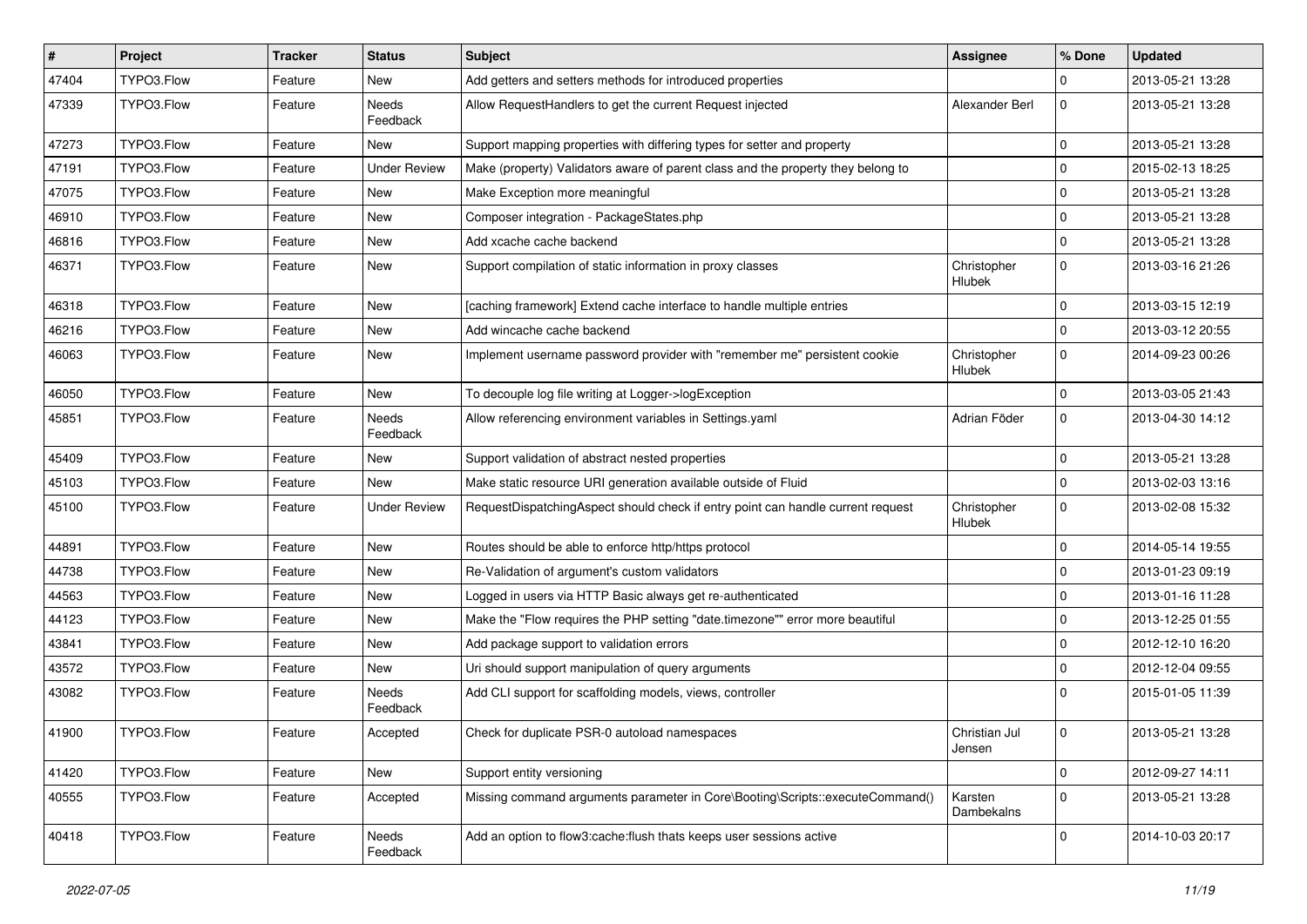| $\vert$ # | Project    | <b>Tracker</b> | <b>Status</b>       | Subject                                                                                                   | <b>Assignee</b>       | % Done      | <b>Updated</b>   |
|-----------|------------|----------------|---------------------|-----------------------------------------------------------------------------------------------------------|-----------------------|-------------|------------------|
| 39910     | TYPO3.Flow | Feature        | Accepted            | Ability to query user based on roles                                                                      |                       | 0           | 2013-05-21 13:28 |
| 39788     | TYPO3.Flow | Feature        | New                 | RFC: Repository based NotExistsValidator                                                                  |                       | 0           | 2012-08-14 16:14 |
| 39253     | TYPO3.Flow | Feature        | Accepted            | Remove mirroring mode option and code                                                                     | Karsten<br>Dambekalns | $\Omega$    | 2013-05-21 13:28 |
| 39088     | TYPO3.Flow | Feature        | New                 | Add a sgnalslot before compilation                                                                        |                       | $\mathbf 0$ | 2012-12-11 10:30 |
| 38222     | TYPO3.Flow | Feature        | New                 | Step execution signals with concrete name                                                                 |                       | $\Omega$    | 2013-02-21 16:39 |
| 38065     | TYPO3.Flow | Feature        | New                 | Implement content security for DQL queries                                                                | Andreas Förthner   0  |             | 2013-05-21 13:28 |
| 37885     | TYPO3.Flow | Feature        | New                 | Add CLI to show the object-configuration for a FLOW3 object-name                                          | <b>Martin Ficzel</b>  | $\mathbf 0$ | 2013-05-21 13:28 |
| 37846     | TYPO3.Flow | Feature        | New                 | Should be able to declare more than one controllerObjectName per requestPatterns                          |                       | 0           | 2012-06-11 11:10 |
| 37405     | TYPO3.Flow | Feature        | <b>Under Review</b> | When changing a property wich is used in routing the Link-VH should direkt to the new<br>properties value |                       | $\Omega$    | 2014-11-02 18:25 |
| 37373     | TYPO3.Flow | Feature        | <b>Under Review</b> | Make annotation overrides / "injection" via Objects.yaml possible                                         | Marc Neuhaus          | $\mathbf 0$ | 2013-05-21 13:28 |
| 37372     | TYPO3.Flow | Feature        | Accepted            | Inheritance in ORM should be configured automatically                                                     | Karsten<br>Dambekalns | $\Omega$    | 2013-05-21 13:28 |
| 37279     | TYPO3.Flow | Feature        | <b>New</b>          | <b>Request PropertyMapping</b>                                                                            |                       | $\mathbf 0$ | 2012-05-18 16:06 |
| 37212     | TYPO3.Flow | Feature        | Accepted            | Edge Side Includes (ESI)                                                                                  | Robert Lemke          | $\mathbf 0$ | 2013-05-21 13:28 |
| 36955     | TYPO3.Flow | Feature        | <b>New</b>          | Add type filter to var_dump()                                                                             |                       | 0           | 2012-05-08 16:39 |
| 36715     | TYPO3.Flow | Feature        | Accepted            | Make simultaneous use of multiple persistence backends possible                                           | Karsten<br>Dambekalns | $\Omega$    | 2013-11-20 21:17 |
| 36510     | TYPO3.Flow | Feature        | New                 | <b>Firewall Redirect?</b>                                                                                 |                       | 0           | 2012-04-24 12:57 |
| 36509     | TYPO3.Flow | Feature        | <b>New</b>          | redirectToUri to an uri with acl forces a 403 because of missing csrf token.                              |                       | $\mathbf 0$ | 2012-04-24 12:44 |
| 35783     | TYPO3.Flow | Feature        | New                 | Lifecycle method after property mapping                                                                   |                       | $\mathbf 0$ | 2012-04-08 21:01 |
| 35781     | TYPO3.Flow | Feature        | New                 | Model validation                                                                                          |                       | $\mathbf 0$ | 2012-04-08 17:06 |
| 35388     | TYPO3.Flow | Feature        | New                 | Use the current package as default for translations within controllers                                    |                       | $\mathbf 0$ | 2013-12-03 23:12 |
| 35030     | TYPO3.Flow | Feature        | <b>Under Review</b> | Dynamic locale detection                                                                                  | Karsten<br>Dambekalns | $\Omega$    | 2013-09-26 18:08 |
| 34816     | TYPO3.Flow | Feature        | <b>New</b>          | Long text encryption                                                                                      |                       | $\mathbf 0$ | 2012-03-14 08:33 |
| 34674     | TYPO3.Flow | Feature        | Accepted            | NotFoundView is not injected in ActionController                                                          | Robert Lemke          | $\mathbf 0$ | 2012-07-22 10:59 |
| 34133     | TYPO3.Flow | Feature        | <b>New</b>          | RFC: Handle Semicolons in Path part of URIs as Scoped Path Parameters                                     |                       | 0           | 2012-02-21 15:17 |
| 33937     | TYPO3.Flow | Feature        | Accepted            | Convenience method to resolve public "resource://" paths                                                  | Karsten<br>Dambekalns | 0           | 2014-04-15 11:40 |
| 33710     | TYPO3.Flow | Feature        | New                 | Configuration based on Domain                                                                             |                       | 0           | 2012-02-06 16:08 |
| 33587     | TYPO3.Flow | Feature        | New                 | Automatically remove unused Resources                                                                     |                       | 0           | 2013-11-11 18:21 |
| 33049     | TYPO3.Flow | Feature        | New                 | Allow configuration of context without environment variable (needed for IIS)                              |                       | 0           | 2012-03-07 20:51 |
| 33018     | TYPO3.Flow | Feature        | New                 | Translator should support override of labels from other packages                                          |                       | $\mathbf 0$ | 2012-01-06 13:05 |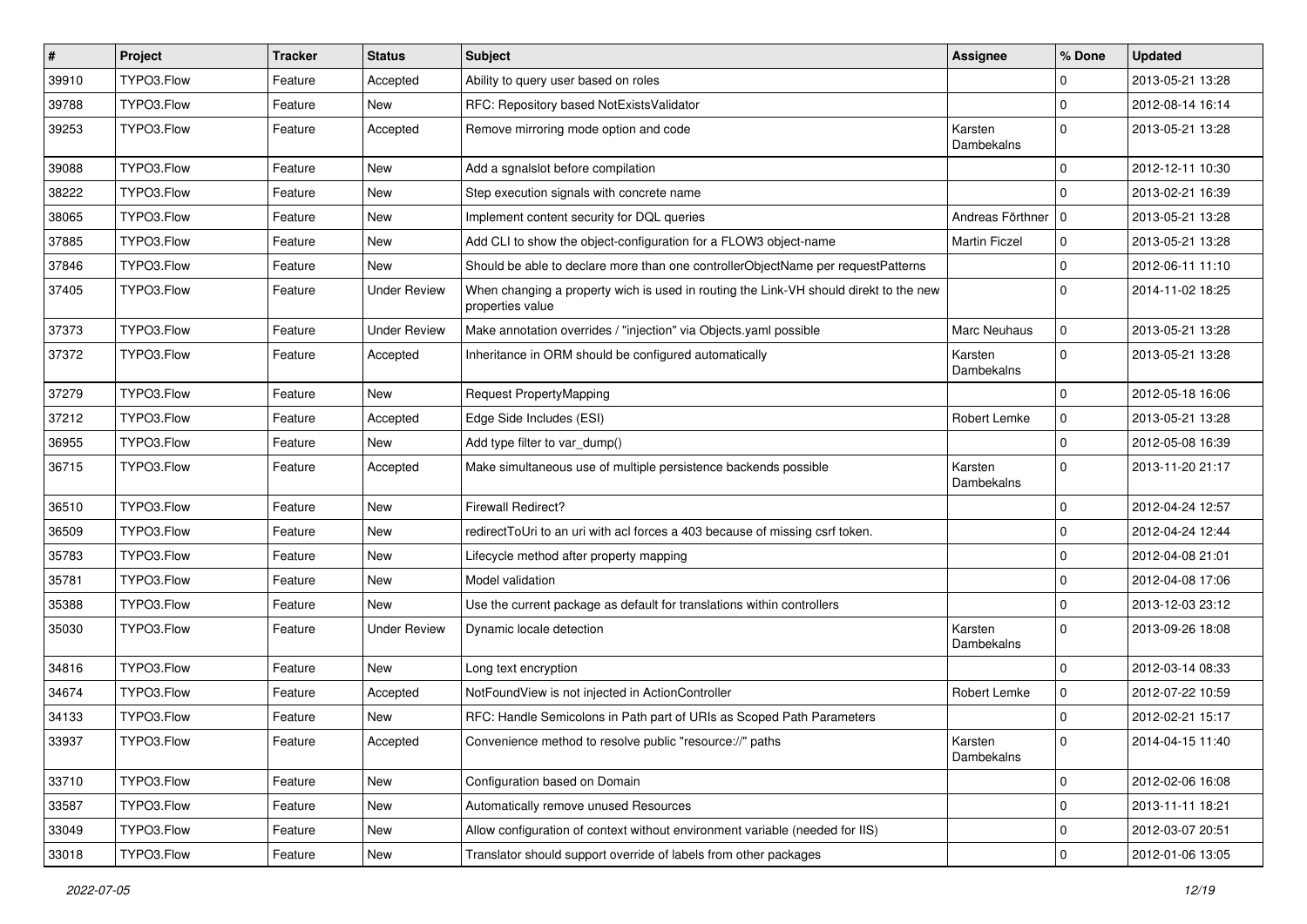| $\vert$ # | Project    | <b>Tracker</b> | <b>Status</b>            | Subject                                                                         | <b>Assignee</b>       | % Done      | <b>Updated</b>   |
|-----------|------------|----------------|--------------------------|---------------------------------------------------------------------------------|-----------------------|-------------|------------------|
| 32985     | TYPO3.Flow | Feature        | New                      | Implement Processing Rules when merging numerically-indexed arrays              |                       | $\mathbf 0$ | 2012-05-30 09:35 |
| 32607     | TYPO3.Flow | Feature        | <b>Needs</b><br>Feedback | Export localized strings for JS consumption                                     | Karsten<br>Dambekalns | $\Omega$    | 2013-05-21 13:28 |
| 32294     | TYPO3.Flow | Feature        | New                      | Lazy initialization of loggers                                                  |                       | $\Omega$    | 2011-12-05 10:29 |
| 32106     | TYPO3.Flow | Feature        | Accepted                 | Support for Object source in PropertyMapper                                     |                       | $\Omega$    | 2013-06-24 09:59 |
| 31484     | TYPO3.Flow | Feature        | Needs<br>Feedback        | possibility to modify inner workings of proxy class builder                     |                       | $\Omega$    | 2012-03-14 18:10 |
| 31262     | TYPO3.Flow | Feature        | New                      | Named arguments in Objects.yaml for constructor arguments                       |                       | $\mathbf 0$ | 2011-10-25 10:26 |
| 31261     | TYPO3.Flow | Feature        | New                      | Virtual objects - generate proxy classes for interfaces                         |                       | $\Omega$    | 2011-10-25 10:23 |
| 30933     | TYPO3.Flow | Feature        | Needs<br>Feedback        | Check for unique constraints on add()                                           | Karsten<br>Dambekalns | $\Omega$    | 2014-10-01 12:36 |
| 30890     | TYPO3.Flow | Feature        | Accepted                 | Developer Toolbar                                                               | Christian Müller      | $\Omega$    | 2013-05-21 13:28 |
| 30428     | TYPO3.Flow | Feature        | New                      | Cloning of request arguments                                                    |                       | $\mathbf 0$ | 2011-09-29 13:26 |
| 30423     | TYPO3.Flow | Feature        | New                      | Rendering template of other action without forward                              |                       | $\Omega$    | 2013-01-21 14:03 |
| 30418     | TYPO3.Flow | Feature        | New                      | Package bootstrapping following dependencies                                    |                       | $\mathbf 0$ | 2011-10-21 13:38 |
| 30258     | TYPO3.Flow | Feature        | New                      | Support optional package dependencies                                           |                       | $\mathbf 0$ | 2011-09-24 18:34 |
| 29972     | TYPO3.Flow | Feature        | <b>Under Review</b>      | Configurable Redirects                                                          | <b>Tim Kandel</b>     | $\mathbf 0$ | 2013-10-02 15:43 |
| 29476     | TYPO3.Flow | Feature        | New                      | Provider rendering time and query count for request                             |                       | $\Omega$    | 2011-09-05 09:22 |
| 29387     | TYPO3.Flow | Feature        | Needs<br>Feedback        | A token with wrong credentials should throw an exception                        | Andreas Förthner   0  |             | 2011-08-31 15:32 |
| 29258     | TYPO3.Flow | Feature        | Needs<br>Feedback        | Provide a way to override classes by environment                                |                       | $\Omega$    | 2012-03-14 19:29 |
| 28399     | TYPO3.Flow | Feature        | Needs<br>Feedback        | Validation message and code should be configurable for bundled validators       |                       | $\Omega$    | 2012-12-10 15:52 |
| 28231     | TYPO3.Flow | Feature        | New                      | Allow output to STDERR for CLI Response                                         |                       | $\Omega$    | 2011-07-15 13:32 |
| 28136     | TYPO3.Flow | Feature        | New                      | HTTP Semantics for Transactions and more                                        |                       | $\Omega$    | 2012-05-21 16:15 |
| 28074     | TYPO3.Flow | Feature        | Needs<br>Feedback        | Provide a shell script that installs Phoenix or FLOW3 from git                  | Markus Bucher         | $\mathbf 0$ | 2012-03-14 14:49 |
| 27322     | TYPO3.Flow | Feature        | On Hold                  | Add support for Appserver-in-PHP, which could result in much faster executions. | Christopher<br>Hlubek | $\Omega$    | 2012-07-09 18:11 |
| 26986     | TYPO3.Flow | Feature        | Accepted                 | Debug toolbar                                                                   | Christian Müller      |             | 2012-06-08 20:41 |
| 26943     | TYPO3.Flow | Feature        | Needs<br>Feedback        | Add i18n support to domain models                                               | Karsten<br>Dambekalns | $\mathbf 0$ | 2013-05-21 13:28 |
| 26767     | TYPO3.Flow | Feature        | New                      | Reflection method to get a method return type and documentation                 |                       | $\mathsf 0$ | 2011-08-29 21:45 |
| 26765     | TYPO3.Flow | Feature        | Accepted                 | Support class schema features for every reflected class                         | Karsten<br>Dambekalns | $\mathbf 0$ | 2013-02-14 20:47 |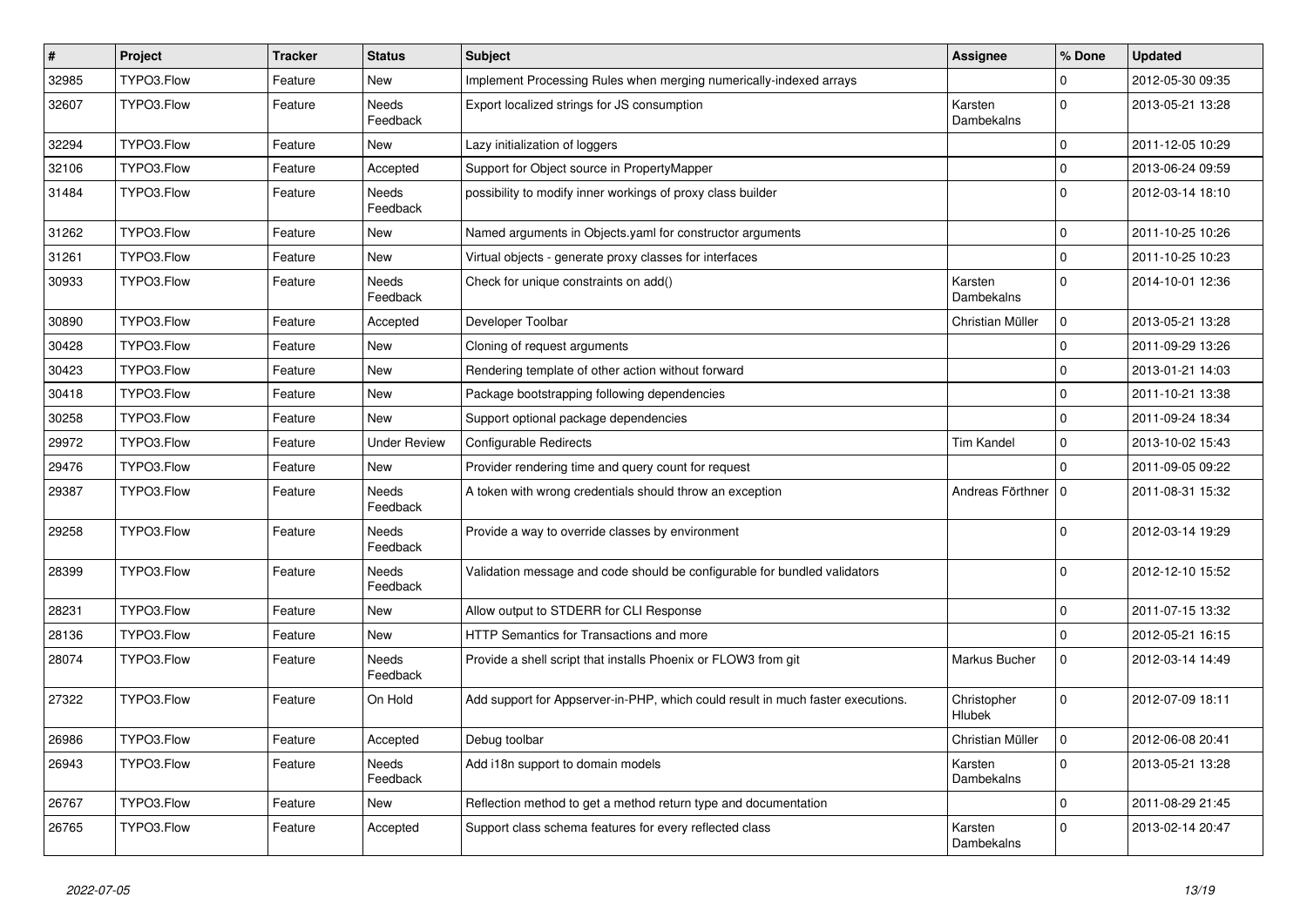| $\vert$ # | Project    | <b>Tracker</b> | <b>Status</b>     | <b>Subject</b>                                                                                             | Assignee              | % Done      | <b>Updated</b>   |
|-----------|------------|----------------|-------------------|------------------------------------------------------------------------------------------------------------|-----------------------|-------------|------------------|
| 9968      | TYPO3.Flow | Feature        | New               | Promote security publishing configuration automatically when persisting models                             | Andreas Förthner      | $\mathbf 0$ | 2013-12-09 22:03 |
| 9861      | TYPO3.Flow | Feature        | Needs<br>Feedback | Leave logging up and running as long as possible                                                           |                       | $\Omega$    | 2012-03-15 10:53 |
| 9537      | TYPO3.Flow | Feature        | New               | Query criterions should be able to compare whole objects                                                   |                       | 0           | 2011-10-04 18:42 |
| 9313      | TYPO3.Flow | Feature        | New               | Support for currencies                                                                                     |                       | 0           | 2011-12-15 17:44 |
| 8981      | TYPO3.Flow | Feature        | New               | Security/Performance: Provide Webserver Configuration file for common webservers -<br>do not use .htaccess |                       | $\mathbf 0$ | 2010-10-20 11:39 |
| 8464      | TYPO3.Flow | Feature        | New               | Write settings using the ConfigurationManager                                                              |                       | 0           | 2011-12-15 17:06 |
| 8463      | TYPO3.Flow | Feature        | New               | Check security policy for objects reconstituted in the session scope                                       |                       | 0           | 2010-10-20 11:39 |
| 8462      | TYPO3.Flow | Feature        | New               | Check subobjects in query rewriting                                                                        |                       | 0           | 2010-10-20 11:39 |
| 6712      | TYPO3.Flow | Feature        | Accepted          | Implement mixin support                                                                                    | Robert Lemke          | $\mathbf 0$ | 2011-11-08 00:18 |
| 6603      | TYPO3.Flow | Feature        | New               | Provide a policy management API                                                                            | Andreas Förthner   0  |             | 2010-10-20 11:39 |
| 6602      | TYPO3.Flow | Feature        | New               | Implement after invocation handling                                                                        | Andreas Förthner   0  |             | 2011-01-07 11:15 |
| 6178      | TYPO3.Flow | Feature        | New               | Implement FileType and FileSize validators                                                                 |                       | 0           | 2010-10-20 11:39 |
| 5774      | TYPO3.Flow | Feature        | New               | Package Manager should clear all cache entries tagged with %PACKAGE%                                       |                       | $\Omega$    | 2010-10-20 11:39 |
| 5442      | TYPO3.Flow | Feature        | New               | Destroy session / logout user on deleting an account                                                       | Andreas Förthner   0  |             | 2012-10-25 08:46 |
| 3728      | TYPO3.Flow | Feature        | New               | Support arrays of objects as controller arguments                                                          |                       | $\mathbf 0$ | 2013-11-16 17:34 |
| 3621      | TYPO3.Flow | Feature        | New               | Implement dynamic firewall filter registration                                                             | Andreas Förthner   0  |             | 2012-05-21 16:15 |
| 3619      | TYPO3.Flow | Feature        | New               | Implement System Policy Support/System Security                                                            | Andreas Förthner   0  |             | 2012-05-21 16:15 |
| 3588      | TYPO3.Flow | Feature        | Accepted          | Support value objects in the Object Factory                                                                | Robert Lemke          | $\mathbf 0$ | 2010-10-20 11:39 |
| 3587      | TYPO3.Flow | Feature        | New               | Enforce validation rules for value objects already in constructor                                          |                       | 0           | 2010-10-20 11:39 |
| 3580      | TYPO3.Flow | Feature        | New               | Create an administration panel for the FLOW3 Development context                                           |                       | $\mathbf 0$ | 2011-10-13 15:21 |
| 3312      | TYPO3.Flow | Feature        | Needs<br>Feedback | Allow for easy logging by annotations                                                                      | Robert Lemke          | $\mathbf 0$ | 2010-10-20 11:39 |
| 3306      | TYPO3.Flow | Feature        | Accepted          | Flush routes cache automatically on class file modifications                                               | Robert Lemke          | 0           | 2013-05-06 12:34 |
| 3305      | TYPO3.Flow | Feature        | Accepted          | Unmodified objects retrieved from a repository should not be validated in the controller                   | Robert Lemke          | 0           | 2014-03-04 14:51 |
| 3153      | TYPO3.Flow | Feature        | New               | Support of action based filter rules defined by annotation.                                                |                       | $\mathbf 0$ | 2015-01-25 18:23 |
| 2817      | TYPO3.Flow | Feature        | Needs<br>Feedback | Provide safeguard for preventing multiple submits of a form                                                |                       | $\Omega$    | 2013-10-31 13:38 |
| 1856      | TYPO3.Flow | Feature        | New               | The Package Manager checks dependencies between packages on each activation /<br>deactivation              | Christopher<br>Hlubek | 0           | 2010-10-20 11:39 |
| 1785      | TYPO3.Flow | Feature        | New               | Automatic garbage collection for expired cache entries                                                     |                       | 0           | 2011-10-20 01:43 |
| 890       | TYPO3.Flow | Feature        | New               | Add priority for advice chains                                                                             | Robert Lemke          | 0           | 2011-10-20 01:43 |
| 62292     | TYPO3.Flow | Major Feature  | New               | Support for entity translation                                                                             |                       | 0           | 2014-10-17 03:18 |
| 58184     | TYPO3.Flow | Major Feature  | New               | HTTP request argument building for different use cases                                                     |                       | $\mathbf 0$ | 2014-04-25 11:30 |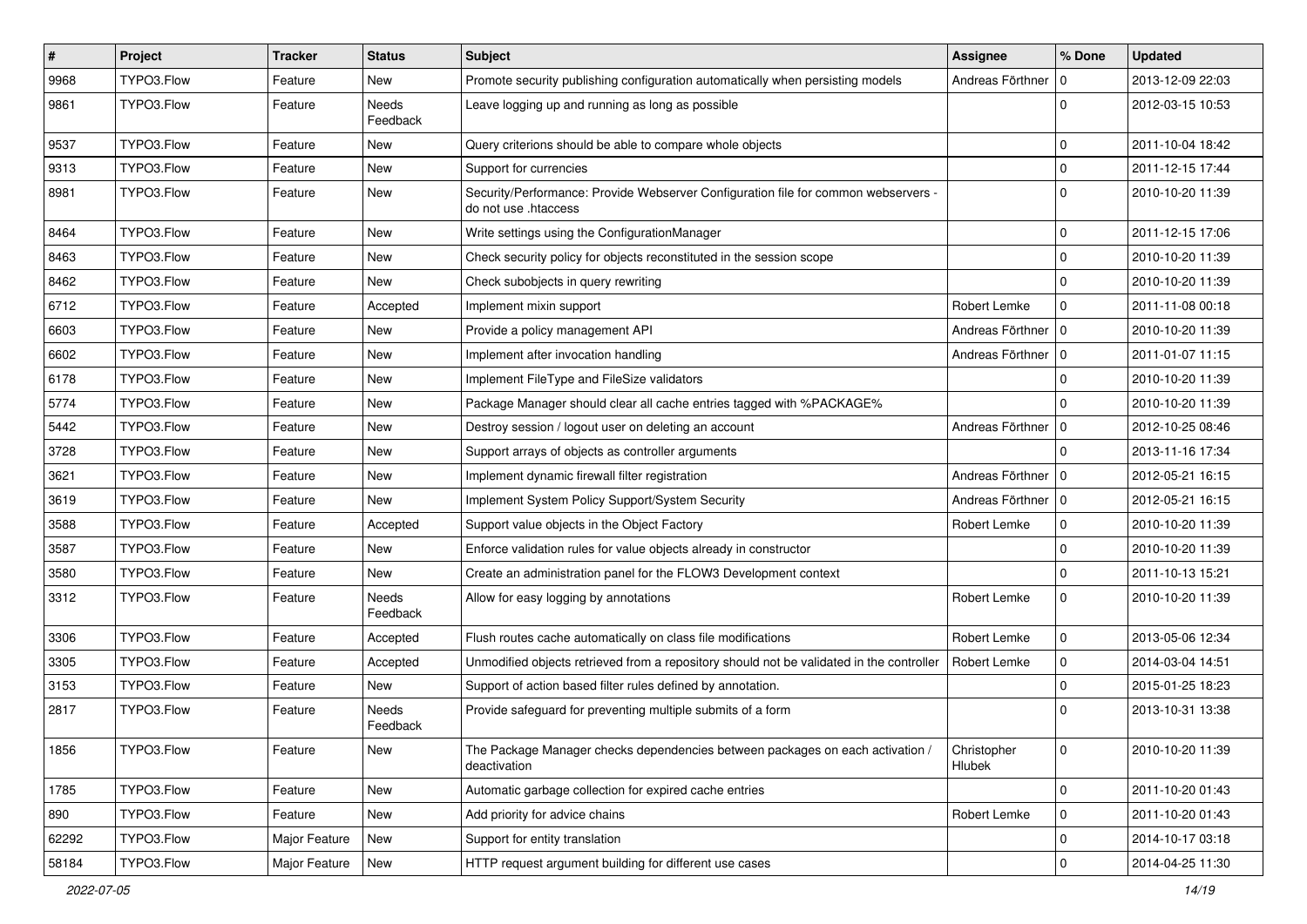| #     | Project    | Tracker       | <b>Status</b>            | Subject                                                                                                              | Assignee               | % Done      | <b>Updated</b>   |
|-------|------------|---------------|--------------------------|----------------------------------------------------------------------------------------------------------------------|------------------------|-------------|------------------|
| 56602 | TYPO3.Flow | Major Feature | <b>New</b>               | Handling Of Multi Identity Entities                                                                                  |                        | 0           | 2014-04-09 13:10 |
| 33258 | TYPO3.Flow | Major Feature | Accepted                 | Implement support for Assetic                                                                                        |                        | $\Omega$    | 2014-02-24 08:05 |
| 3585  | TYPO3.Flow | Major Feature | <b>New</b>               | Implement support for value objects                                                                                  |                        | $\Omega$    | 2013-02-20 14:45 |
| 61043 | TYPO3.Flow | Task          | New                      | Rename ClassSchema to ModelSchema                                                                                    |                        | $\mathbf 0$ | 2014-08-18 23:20 |
| 58408 | TYPO3.Flow | Task          | New                      | Disable manualy persisting                                                                                           |                        | $\mathbf 0$ | 2014-05-02 10:58 |
| 55958 | TYPO3.Flow | Task          | New                      | RFC: Use PHP 5.4 closure features for direct ObjectAccess                                                            |                        | $\mathbf 0$ | 2014-02-13 14:30 |
| 55957 | TYPO3.Flow | Task          | New                      | RFC: Optimize AOP proxies                                                                                            |                        | $\Omega$    | 2014-02-28 14:44 |
| 52280 | TYPO3.Flow | Task          | <b>Under Review</b>      | Throw Exception if there is an array in PSR-0 autoload                                                               |                        | $\Omega$    | 2013-10-05 11:30 |
| 51530 | TYPO3.Flow | Task          | New                      | Improve speed of Files::readDirectoryRecursively using RecursiveDirectoryIterator?                                   |                        | $\mathbf 0$ | 2013-08-29 19:49 |
| 51286 | TYPO3.Flow | Task          | New                      | Custom error views should introduce a controller context somehow                                                     |                        | $\Omega$    | 2013-08-23 11:24 |
| 50382 | TYPO3.Flow | Task          | New                      | Impossible to use arguments in CLI that are added by overriding<br>initializeCommandMethodArguments()                |                        | $\Omega$    | 2013-08-19 14:32 |
| 49806 | TYPO3.Flow | Task          | Accepted                 | Date formatting should care about the time zone                                                                      | Adrian Föder           | $\mathbf 0$ | 2013-07-09 10:16 |
| 49025 | TYPO3.Flow | Task          | <b>Under Review</b>      | Dynamic locale detection / determination                                                                             | Adrian Föder           | $\mathbf 0$ | 2013-12-28 10:48 |
| 48296 | TYPO3.Flow | Task          | <b>Needs</b><br>Feedback | Missing method in ExceptionHandlerInterface                                                                          |                        | $\Omega$    | 2013-05-21 11:39 |
| 47859 | TYPO3.Flow | Task          | Accepted                 | Logging: Do not log all decisions in \TYPO3\Flow\Security\Aspect\LoggingAspect                                       | Robert Lemke           | $\mathbf 0$ | 2013-08-14 16:10 |
| 46823 | TYPO3.Flow | Task          | Accepted                 | Detect APC and APCu correctly                                                                                        |                        | $\Omega$    | 2013-09-18 09:28 |
| 46425 | TYPO3.Flow | Task          | <b>Under Review</b>      | DI proxy classes use raw reflection instead of RelfectionService                                                     | Christian Müller       | $\mathbf 0$ | 2013-08-14 15:35 |
| 46011 | TYPO3.Flow | Task          | New                      | Validate annotation with missing type should throw useful error                                                      |                        | $\Omega$    | 2013-03-04 12:42 |
| 46009 | TYPO3.Flow | Task          | New                      | Improve error message for missing class in Flow annotation driver                                                    |                        | 0           | 2013-03-04 12:25 |
| 45253 | TYPO3.Flow | Task          | Accepted                 | Throw exception in PointcutMethodNameFilter if given method's argument does not<br>match the actual method signature | Christian Müller       | $\Omega$    | 2013-03-07 16:33 |
| 44712 | TYPO3.Flow | Task          | Accepted                 | Decouple Argument-Building in the HTTP-Request-Constructor                                                           |                        | $\mathbf 0$ | 2013-01-23 11:19 |
| 44542 | TYPO3.Flow | Task          | New                      | Mention the risk of requestPatterns regarding foreign package's SecurityContext usage                                | Adrian Föder           | $\mathbf 0$ | 2013-01-17 18:39 |
| 44396 | TYPO3.Flow | Task          | Accepted                 | Move Doctrine ORM integration onto own namespace                                                                     | Karsten<br>Dambekalns  | $\Omega$    | 2013-05-21 13:28 |
| 44375 | TYPO3.Flow | Task          | Accepted                 | Make all persistence reads go through repositories                                                                   | Karsten<br>Dambekalns  | $\Omega$    | 2013-05-21 13:28 |
| 44314 | TYPO3.Flow | Task          | Accepted                 | slightly file permissions for /Configuration/* and /Data/Persistent/EncryptionKey                                    | Karsten<br>Dambekalns  | 0           | 2013-11-25 14:21 |
| 43993 | TYPO3.Flow | Task          | New                      | Warn when no migrations are found at all during doctrine: migrate                                                    |                        | 0           | 2012-12-14 09:30 |
| 43930 | TYPO3.Flow | Task          | Needs<br>Feedback        | Remove canRender() completely?!                                                                                      | Sebastian<br>Kurfuerst | $\mathbf 0$ | 2012-12-18 15:09 |
| 42550 | TYPO3.Flow | Task          | <b>Under Review</b>      | Add top-level .htaccess to block everything but Web                                                                  | Karsten<br>Dambekalns  | $\mathbf 0$ | 2012-12-11 22:43 |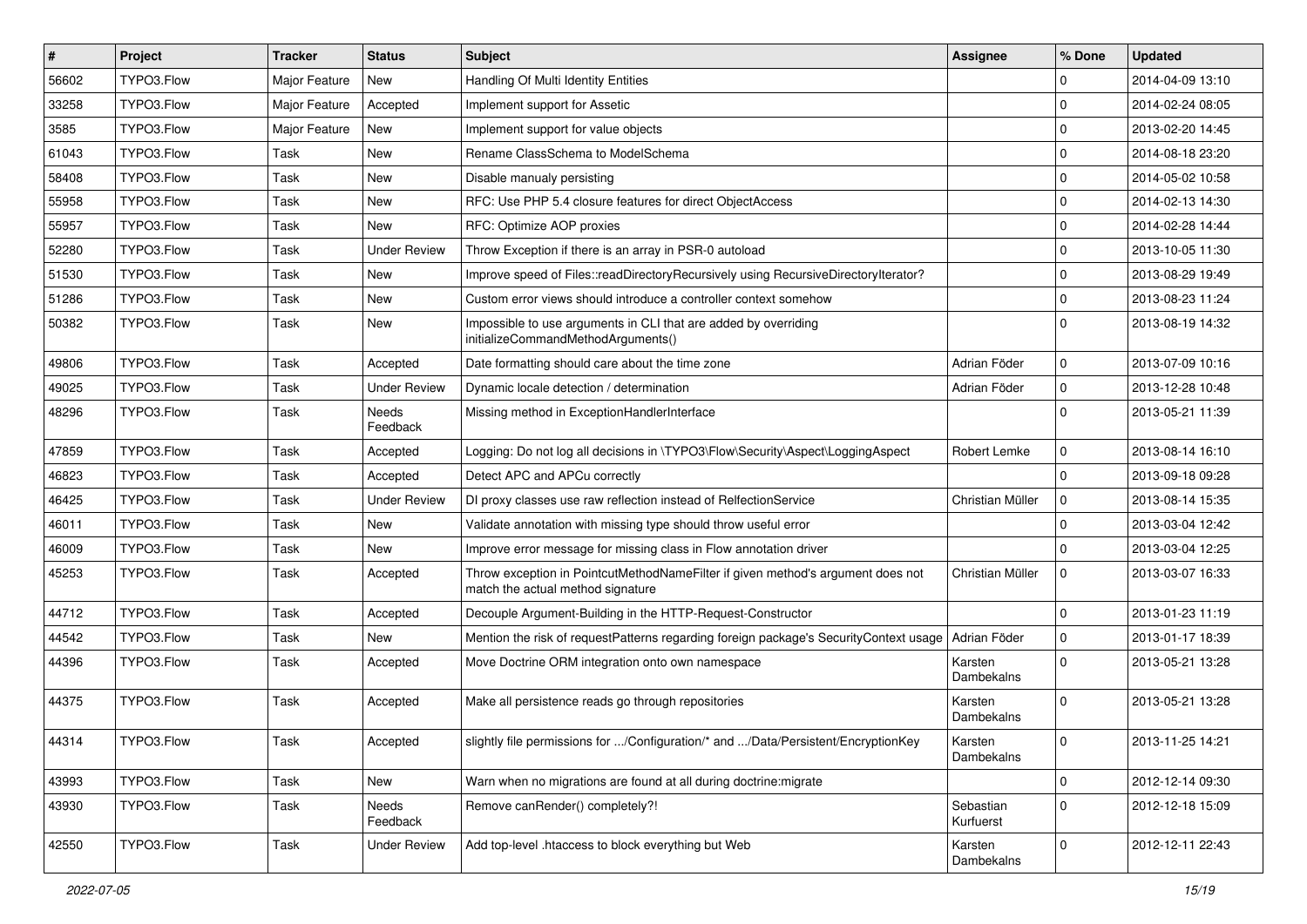| #     | Project     | <b>Tracker</b> | <b>Status</b>            | Subject                                                                              | <b>Assignee</b>         | % Done         | <b>Updated</b>   |
|-------|-------------|----------------|--------------------------|--------------------------------------------------------------------------------------|-------------------------|----------------|------------------|
| 42465 | TYPO3.Flow  | Task           | New                      | Document i18n settings                                                               |                         | $\Omega$       | 2013-08-14 15:35 |
| 41832 | TYPO3.Flow  | Task           | <b>New</b>               | Improve error handling for incompatible packages                                     | Christian Jul<br>Jensen | $\Omega$       | 2012-10-10 14:44 |
| 41807 | TYPO3.Flow  | Task           | <b>Under Review</b>      | Initialize the eventmanager in the EntityManagerInterface                            |                         | $\Omega$       | 2013-05-21 13:28 |
| 41414 | TYPO3.Flow  | Task           | <b>Needs</b><br>Feedback | Check packageKey naming / file structure below Packages/Vendor                       |                         | $\Omega$       | 2012-11-07 11:39 |
| 40854 | TYPO3.Flow  | Task           | New                      | Update security documentation (authentication in 1.2)                                |                         | ۱n.            | 2013-08-14 15:35 |
| 38038 | TYPO3.Flow  | Task           | Accepted                 | Proofread FLOW3 manual                                                               | Ryan J. Peterson        | $\overline{0}$ | 2012-08-17 11:16 |
| 37831 | TYPO3.Flow  | Task           | <b>New</b>               | Evaluate using PHP 5.4's internal web server for Functional Testing                  |                         | $\overline{0}$ | 2012-06-08 09:27 |
| 36840 | TYPO3.Flow  | Task           | Accepted                 | Improve exception for wrong locales                                                  | Karsten<br>Dambekalns   | $\Omega$       | 2012-06-25 18:47 |
| 35970 | TYPO3.Flow  | Task           | New                      | Improve performance of Utility/Arrays::integerExplode by using array_map             |                         | $\Omega$       | 2012-04-13 15:38 |
| 35709 | TYPO3.Flow  | Task           | <b>New</b>               | Implement global Command aliases                                                     |                         | $\Omega$       | 2013-08-19 14:33 |
| 33069 | TYPO3.Flow  | Task           | New                      | Make command output sparse, implement generic verbose switch                         |                         | $\Omega$       | 2013-08-19 14:33 |
| 31339 | TYPO3.Flow  | Task           | On Hold                  | Search                                                                               |                         | $\overline{0}$ | 2012-06-21 12:17 |
| 29202 | TYPO3.Flow  | Task           | New                      | Provide a Cherokee Server Configuration for FLOW3                                    |                         | 0              | 2011-08-24 07:45 |
| 25907 | TYPO3.Flow  | Task           | <b>New</b>               | Referrer should only contain the URI of the previous request                         |                         | $\Omega$       | 2011-04-12 12:00 |
| 8923  | TYPO3.Flow  | Task           | <b>Under Review</b>      | Provide a Nginx Server Configuration for FLOW3                                       | Christian Müller        | $\Omega$       | 2014-06-19 16:34 |
| 6601  | TYPO3.Flow  | Task           | On Hold                  | Introduce a new roles definition syntax including runtime constraints                | Andreas Förthner        | $\overline{0}$ | 2010-10-20 11:39 |
| 3755  | TYPO3.Flow  | Task           | <b>New</b>               | Concurrency stress testing and cache mechanism                                       |                         | $\Omega$       | 2010-10-20 11:39 |
| 65424 | TYPO3.Fluid | <b>Bug</b>     | <b>Under Review</b>      | SelectViewHelper must respect option(Value Label)Field for arrays                    |                         | $\overline{0}$ | 2015-02-28 22:23 |
| 60856 | TYPO3.Fluid | <b>Bug</b>     | <b>New</b>               | Target attribute not supported by the form viewhelper                                |                         | $\Omega$       | 2014-08-08 13:14 |
| 59057 | TYPO3.Fluid | <b>Bug</b>     | <b>Under Review</b>      | Hidden empty value fields shoud be disabled when related field is disabled           | Bastian Waidelich   0   |                | 2014-06-18 17:23 |
| 58983 | TYPO3.Fluid | <b>Bug</b>     | New                      | format.date does not respect linebreaks and throws exception                         |                         | $\Omega$       | 2014-05-21 10:00 |
| 58921 | TYPO3.Fluid | Bug            | New                      | f:form.* VHs crash if NOT inside f:form but followed by f:form                       |                         | $\Omega$       | 2014-05-19 15:29 |
| 58862 | TYPO3.Fluid | <b>Bug</b>     | <b>Needs</b><br>Feedback | FormViewHelper doesn't accept NULL as value for \$arguments                          | Bastian Waidelich   0   |                | 2014-06-04 12:49 |
| 57885 | TYPO3.Fluid | <b>Bug</b>     | New                      | Inputs are cleared from a second form if the first form produced a vallidation error |                         | $\Omega$       | 2014-04-14 00:00 |
| 55008 | TYPO3.Fluid | <b>Bug</b>     | <b>Under Review</b>      | Interceptors should be used in Partials                                              | Christian Müller        | 0              | 2014-01-15 08:44 |
| 54284 | TYPO3.Fluid | <b>Bug</b>     | New                      | Default Option for Switch/Case VH                                                    |                         | 0              | 2013-12-08 14:28 |
| 53806 | TYPO3.Fluid | <b>Bug</b>     | <b>Under Review</b>      | Paginate widget maximumNumberOfLinks rendering wrong number of links                 | Bastian Waidelich 0     |                | 2014-06-18 12:13 |
| 52591 | TYPO3.Fluid | <b>Bug</b>     | New                      | The Pagination Widget broken for joined objects                                      |                         | 0              | 2013-10-07 21:59 |
| 52536 | TYPO3.Fluid | <b>Bug</b>     | <b>Under Review</b>      | Errorclass not set if no property-attribute set                                      |                         | 0              | 2016-01-06 10:02 |
| 52419 | TYPO3.Fluid | <b>Bug</b>     | New                      | Wrong PHPDocs notation for default value inline f:translate viewhelper               |                         | 0              | 2013-10-01 09:10 |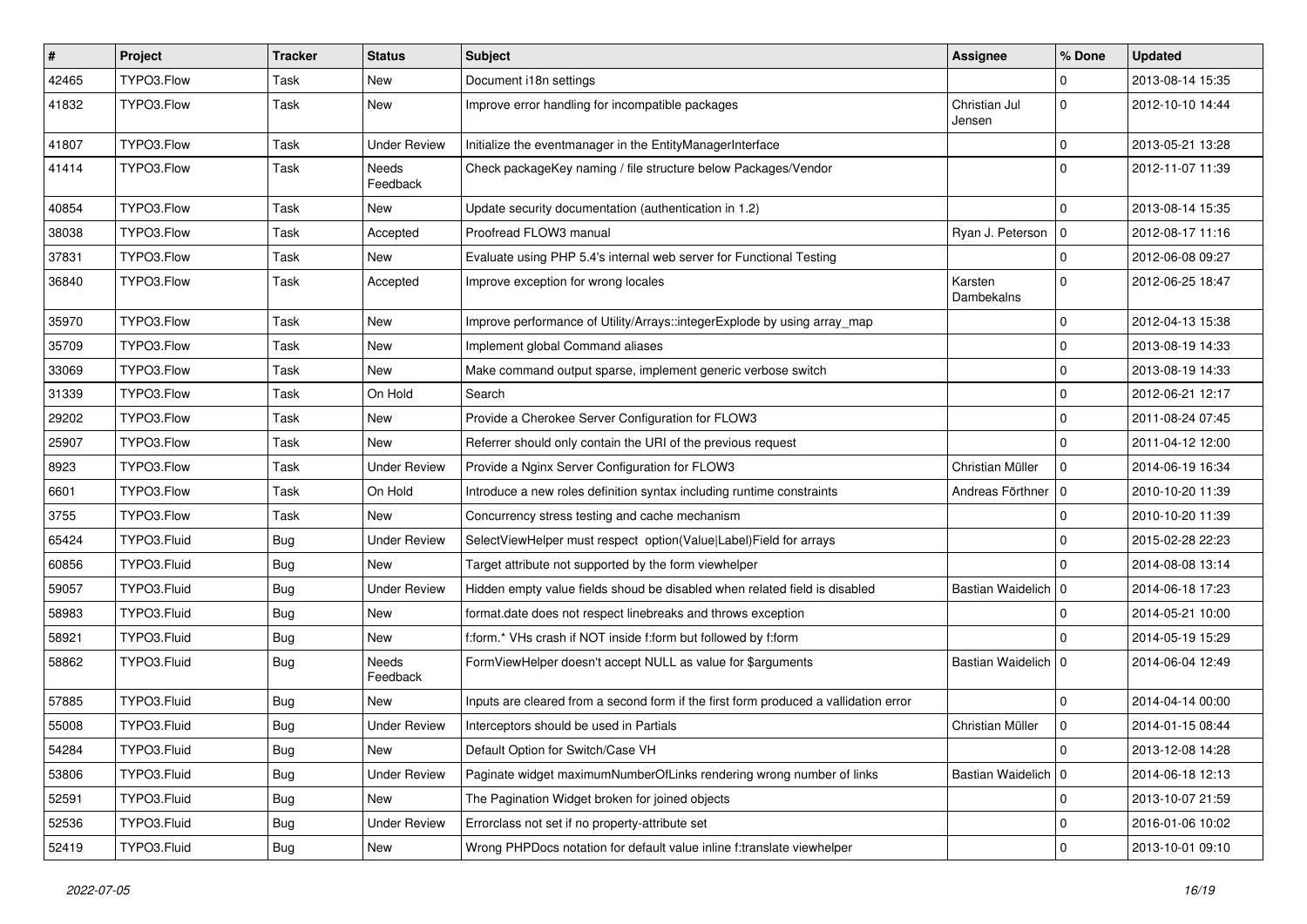| $\vert$ # | Project     | <b>Tracker</b> | <b>Status</b>       | Subject                                                                                                     | Assignee                    | % Done              | <b>Updated</b>   |
|-----------|-------------|----------------|---------------------|-------------------------------------------------------------------------------------------------------------|-----------------------------|---------------------|------------------|
| 51239     | TYPO3.Fluid | Bug            | <b>Under Review</b> | AbstractViewHelper use incorrect method signature for "\$this->systemLogger->log()'                         | Adrian Föder                | 0                   | 2014-04-11 11:17 |
| 50888     | TYPO3.Fluid | <b>Bug</b>     | <b>Under Review</b> | WSOD by changing name of section and if Fluid caches are generated                                          |                             | $\mathbf 0$         | 2014-08-26 15:52 |
| 49600     | TYPO3.Fluid | Bug            | <b>New</b>          | f:form tag shown as a HTML on frontend                                                                      |                             | 0                   | 2013-12-04 13:04 |
| 49038     | TYPO3.Fluid | <b>Bug</b>     | <b>New</b>          | form.select does not select the first item if prependOptionValue is used                                    |                             | $\mathbf 0$         | 2013-06-11 22:11 |
| 47006     | TYPO3.Fluid | Bug            | <b>Under Review</b> | widget identifier are not unique                                                                            |                             | 0                   | 2017-02-09 15:45 |
| 46289     | TYPO3.Fluid | <b>Bug</b>     | Needs<br>Feedback   | Enable Escaping Interceptor in XML request format                                                           |                             | 0                   | 2013-08-14 15:35 |
| 45384     | TYPO3.Fluid | Bug            | <b>New</b>          | Persisted entity object in widget-configuration cannot be deserialized (after reload)                       |                             | 0                   | 2013-08-14 15:35 |
| 44234     | TYPO3.Fluid | <b>Bug</b>     | <b>Under Review</b> | selectViewHelper's sorting does not respect locale collation                                                |                             | $\mathbf 0$         | 2014-07-31 17:15 |
| 40998     | TYPO3.Fluid | <b>Bug</b>     | <b>Under Review</b> | Missing parent request namespaces in form field name prefix                                                 | Sebastian<br>Kurfuerst      | $\mathbf{0}$        | 2013-08-14 15:39 |
| 40064     | TYPO3.Fluid | <b>Bug</b>     | <b>New</b>          | Multiselect is not getting persisted                                                                        |                             | $\mathbf 0$         | 2014-03-27 22:12 |
| 39990     | TYPO3.Fluid | Bug            | <b>New</b>          | Same form twice in one template: hidden fields for empty values are only rendered<br>once                   |                             | 0                   | 2012-08-20 11:21 |
| 38369     | TYPO3.Fluid | <b>Bug</b>     | <b>New</b>          | Resource ViewHelpers should not fall back to request package                                                |                             | 0                   | 2012-06-25 15:55 |
| 37619     | TYPO3.Fluid | <b>Bug</b>     | <b>New</b>          | Fatal Error when using variable in name attribute of Section ViewHelper                                     |                             | $\mathbf 0$         | 2012-05-30 23:17 |
| 36662     | TYPO3.Fluid | <b>Bug</b>     | Needs<br>Feedback   | Checked state isn't always correct when property is collection                                              | Kevin Ulrich<br>Moschallski | $\mathbf 0$         | 2013-08-14 15:39 |
| 36655     | TYPO3.Fluid | <b>Bug</b>     | New                 | Pagination Links                                                                                            |                             | 0                   | 2012-06-23 22:18 |
| 34682     | TYPO3.Fluid | <b>Bug</b>     | <b>Under Review</b> | Radio Button missing checked on validation error                                                            |                             | $\mathbf 0$         | 2013-11-20 20:58 |
| 33628     | TYPO3.Fluid | Bug            | Needs<br>Feedback   | Multicheckboxes (multiselect) for Collections don't work                                                    | Christian Müller            | 0                   | 2012-06-28 10:27 |
| 33551     | TYPO3.Fluid | <b>Bug</b>     | <b>New</b>          | View helper values break out of a partial scope                                                             | Sebastian<br>Kurfuerst      | $\mathbf 0$         | 2013-06-05 14:41 |
| 28554     | TYPO3.Fluid | <b>Bug</b>     | New                 | (v4) implement feature flag to disable caching                                                              |                             | 0                   | 2011-10-21 13:37 |
| 28553     | TYPO3.Fluid | <b>Bug</b>     | <b>New</b>          | improve XHProf test setup                                                                                   |                             | $\mathbf 0$         | 2011-10-21 13:37 |
| 28552     | TYPO3.Fluid | <b>Bug</b>     | <b>New</b>          | (v5) write ViewHelper test for compiled run; adjust functional test to do two passes<br>(uncached & cached) |                             | $\mathbf 0$         | 2011-10-21 13:37 |
| 28550     | TYPO3.Fluid | <b>Bug</b>     | <b>New</b>          | (v4) make widgets cacheable, i.e. not implement childnodeaccess interface                                   |                             | 0                   | 2011-10-21 13:37 |
| 28549     | TYPO3.Fluid | Bug            | New                 | make widgets cacheable, i.e. not implement childnodeaccess interface                                        |                             | 0                   | 2011-10-21 13:37 |
| 27607     | TYPO3.Fluid | <b>Bug</b>     | New                 | Make Fluid comparisons work when first element is STRING, second is NULL.                                   |                             | $\pmb{0}$           | 2012-03-12 19:18 |
| 13045     | TYPO3.Fluid | <b>Bug</b>     | <b>New</b>          | Entity decode of strings are different between if-conditions and output of variable                         |                             | 0                   | 2011-10-21 13:37 |
| 12863     | TYPO3.Fluid | <b>Bug</b>     | New                 | Attributes of a viewhelper can't contain a '-'                                                              | Sebastian<br>Kurfuerst      | 0                   | 2011-10-21 13:37 |
| 8648      | TYPO3.Fluid | <b>Bug</b>     | New                 | format.crop ViewHelper should support all features of the crop stdWrap function                             |                             | 0                   | 2011-10-21 13:37 |
| 3481      | TYPO3.Fluid | Bug            | New                 | Use ViewHelperVariableContainer in PostParseFacet                                                           |                             | $\mathsf{O}\xspace$ | 2011-10-21 13:37 |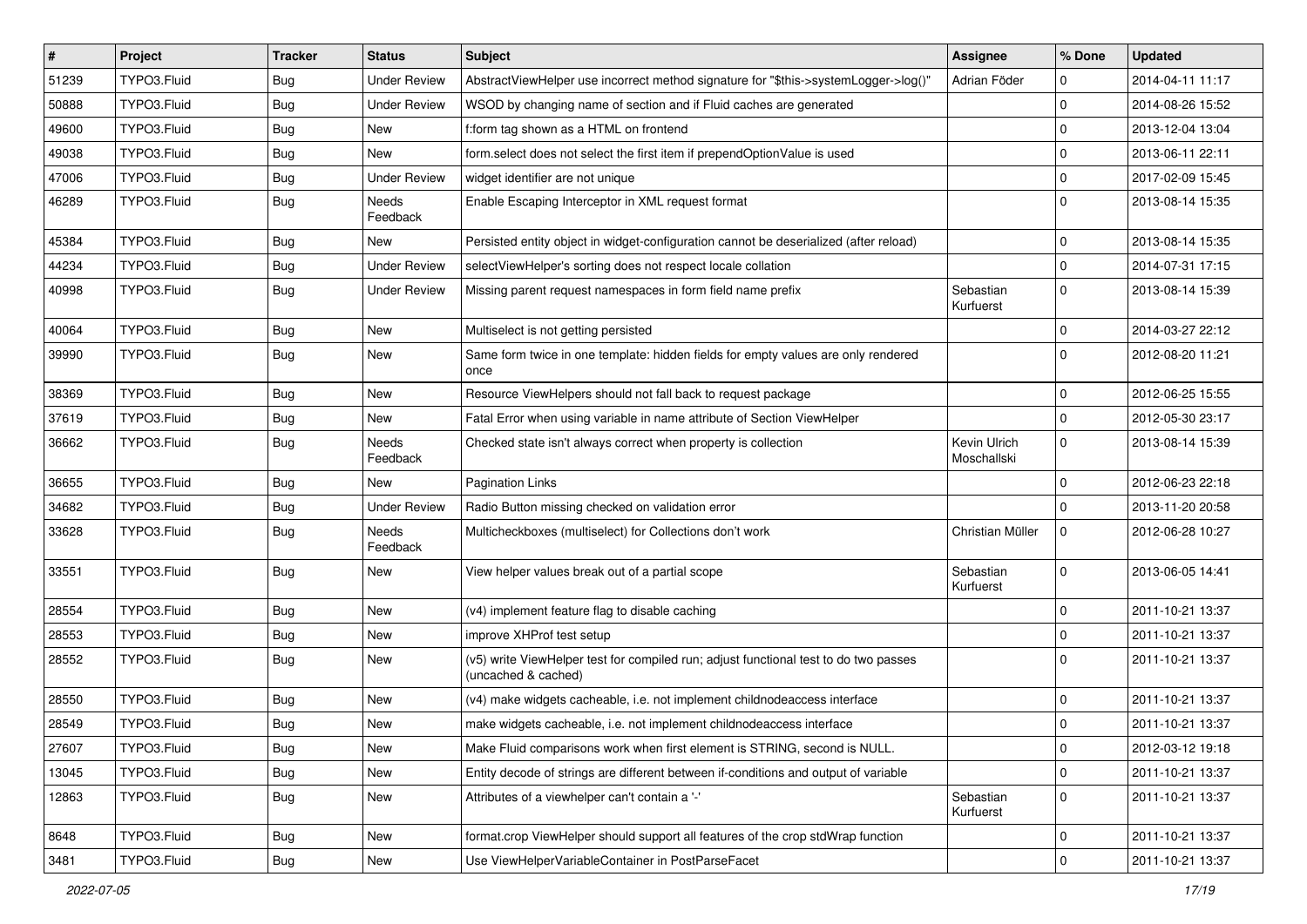| $\sharp$ | Project     | <b>Tracker</b> | <b>Status</b>       | <b>Subject</b>                                                                                | <b>Assignee</b>              | % Done      | <b>Updated</b>   |
|----------|-------------|----------------|---------------------|-----------------------------------------------------------------------------------------------|------------------------------|-------------|------------------|
| 62346    | TYPO3.Fluid | Feature        | New                 | f:comment should have high precende                                                           |                              | 0           | 2014-10-20 11:33 |
| 60271    | TYPO3.Fluid | Feature        | New                 | Paginate viewhelper, should also support arrays                                               |                              | 0           | 2014-07-11 13:19 |
| 60181    | TYPO3.Fluid | Feature        | New                 | Caching mechanism for Fluid Views/Templates                                                   |                              | $\mathbf 0$ | 2014-07-08 13:18 |
| 60003    | TYPO3.Fluid | Feature        | New                 | Add required-Attribute to f:form.password                                                     |                              | 0           | 2014-06-30 16:53 |
| 52640    | TYPO3.Fluid | Feature        | <b>Under Review</b> | Create an UnlessViewHelper as opposite to the IfViewHelper                                    | Marc Neuhaus                 | 0           | 2014-08-01 09:02 |
| 51277    | TYPO3.Fluid | Feature        | New                 | ViewHelper context should be aware of actual file occurrence                                  |                              | $\mathbf 0$ | 2013-08-23 08:43 |
| 51100    | TYPO3.Fluid | Feature        | New                 | Links with absolute URI should have the option of URI Scheme                                  |                              | 0           | 2013-08-16 12:06 |
| 49756    | TYPO3.Fluid | Feature        | <b>Under Review</b> | Select values by array key in checkbox viewhelper                                             |                              | $\mathbf 0$ | 2014-03-25 02:40 |
| 48355    | TYPO3.Fluid | Feature        | New                 | Assign output of viewhelper to template variable for further processing.                      |                              | 0           | 2013-07-06 18:05 |
| 46545    | TYPO3.Fluid | Feature        | New                 | Better support for arrays in options of SelectViewHelper                                      |                              | $\mathbf 0$ | 2013-03-22 13:35 |
| 46257    | TYPO3.Fluid | Feature        | <b>Under Review</b> | Add escape sequence support for Fluid                                                         |                              | $\mathbf 0$ | 2015-01-26 09:00 |
| 45345    | TYPO3.Fluid | Feature        | Needs<br>Feedback   | Easy to use comments for fluid that won't show in output                                      |                              | $\Omega$    | 2013-03-26 20:40 |
| 45153    | TYPO3.Fluid | Feature        | <b>New</b>          | f:be.menus.actionMenuItem - Detection of the current select option is insufficient            |                              | $\mathbf 0$ | 2013-02-04 23:17 |
| 43346    | TYPO3.Fluid | Feature        | <b>Under Review</b> | Allow property mapping configuration via template                                             | Karsten<br>Dambekalns        | $\mathbf 0$ | 2013-12-16 10:14 |
| 42397    | TYPO3.Fluid | Feature        | New                 | Missing viewhelper for general links                                                          |                              | 0           | 2012-10-25 19:20 |
| 40081    | TYPO3.Fluid | Feature        | New                 | Allow assigned variables as keys in arrays                                                    |                              | 0           | 2013-10-02 09:38 |
| 39936    | TYPO3.Fluid | Feature        | New                 | registerTagAttribute should handle default values                                             |                              | $\mathbf 0$ | 2013-01-21 23:29 |
| 38130    | TYPO3.Fluid | Feature        | New                 | Checkboxes and multiple select fields should have an assignable default value                 |                              | $\mathbf 0$ | 2012-06-17 09:54 |
| 37095    | TYPO3.Fluid | Feature        | New                 | It should be possible to set a different template on a Fluid TemplateView inside an<br>action | Christopher<br><b>Hlubek</b> | $\mathbf 0$ | 2012-05-11 13:54 |
| 36559    | TYPO3.Fluid | Feature        | New                 | New widget progress bar                                                                       |                              | 0           | 2012-04-25 15:11 |
| 36410    | TYPO3.Fluid | Feature        | New                 | Allow templates to send arguments back to layout                                              |                              | 0           | 2012-08-13 11:46 |
| 33215    | TYPO3.Fluid | Feature        | New                 | RFC: Dynamic values in ObjectAccess paths                                                     |                              | 0           | 2016-04-15 09:26 |
| 31955    | TYPO3.Fluid | Feature        | New                 | f:uri.widget                                                                                  |                              | $\mathbf 0$ | 2011-11-22 12:27 |
| 30555    | TYPO3.Fluid | Feature        | New                 | Make TagBuilder more extensible                                                               |                              | $\mathbf 0$ | 2012-06-29 12:41 |
| 10472    | TYPO3.Fluid | Feature        | New                 | Fluid Standalone distribution                                                                 |                              | 0           | 2012-10-16 15:17 |
| 9514     | TYPO3.Fluid | Feature        | New                 | Support explicit Array Arguments for ViewHelpers                                              |                              | 0           | 2011-05-06 11:03 |
| 8989     | TYPO3.Fluid | Feature        | Needs<br>Feedback   | Search path for fluid template files                                                          |                              | $\mathbf 0$ | 2012-03-12 18:10 |
| 7608     | TYPO3.Fluid | Feature        | New                 | Configurable shorthand/object accessor delimiters                                             |                              | $\mathbf 0$ | 2013-11-07 14:08 |
| 4704     | TYPO3.Fluid | Feature        | New                 | Improve parsing exception messages                                                            |                              | 0           | 2012-07-11 19:00 |
| 3725     | TYPO3.Fluid | Feature        | New                 | CSS Engine                                                                                    | Christian Müller             | $\mathbf 0$ | 2014-04-03 13:24 |